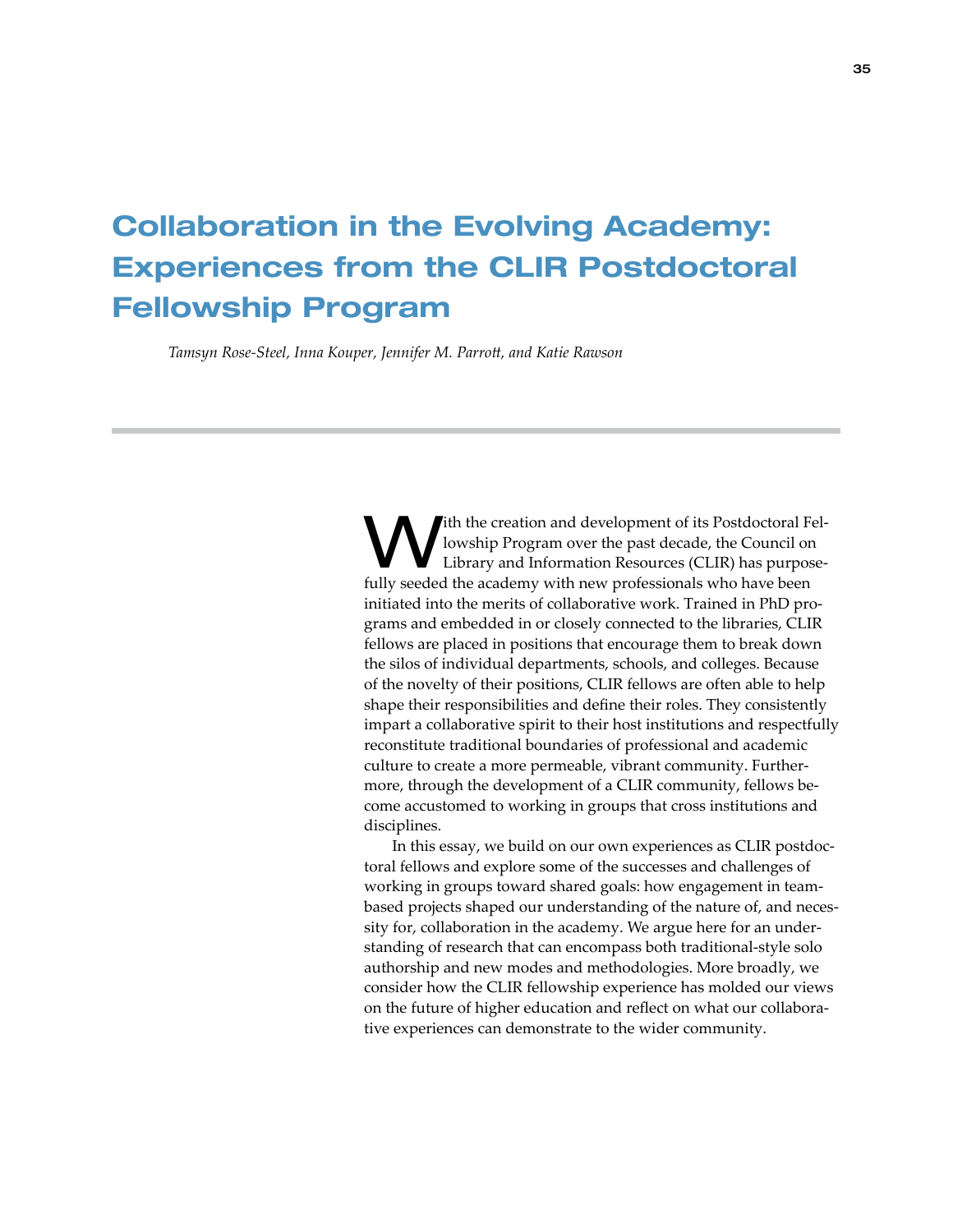## Collaboration Defined

In a 2015 presentation, Joan Lippincott, associate executive director of the Coalition for Networked Information (CNI), distinguished between co-location, cooperation, and collaboration. The first is merely physical nearness, working in the same environment; cooperation she defined as communication to ensure harmony and to limit conflicts of interest; collaboration, she emphasized, involves several people working together to achieve mutual goals. Shared goals are the hallmark of collaboration. Individuals may have different interests and investments with regard to those goals, but these interests do not conflict with the proposed outcome of the project.

The kind of cross-disciplinary and cross-institutional work espoused by many CLIR fellows is gaining currency in the academy, yet institutions continue to be ranked as distinctly stand-alone organizations, evaluated by their individual contributions and outputs and competing with one another for funding, students, faculty, and prestige. Employees in the academy are often also individually assessed: job search and tenure committees, especially those in the humanities, frequently place greatest emphasis on solo projects and publications. Based on our experience, however, we can state with conviction: collaborative work can generate and address scholarly questions that could not have been imagined or answered alone; it can bring together unique combinations of talent, expertise, and perspectives. How can individuals who are placed within particular institutions and the constraints of their fellowships create collaborative spirit and relationships? How do CLIR fellowships nurture collaborative endeavors, and what methods and approaches are most successful?

In the following sections we reflect on how working together can benefit the future of scholarship and pedagogy in higher education. We look outward from our own experiences to question larger-scale structures of the academic landscape. In doing so, we hope to extend the notion of collaboration beyond research and to present a textured view of the assets and challenges of diverse types of collaborations. We do this to demonstrate how academics—even those trained in programs still tied to romantic notions of the lone scholar—can become productive collaborators and how, through their collaborations, they can expand knowledge and human capacity within and beyond the academy.

# Experiences of Collaboration

Although CLIR fellows come from a range of research backgrounds, such as neuroscience, business administration, and the history of colonial America, and they work in many different settings, including archives, digital humanities programs, and data centers, most of the positions in which they are placed are project oriented. The fellows work to improve services, create new tools, and forge new ground in the production and preservation of research. The following four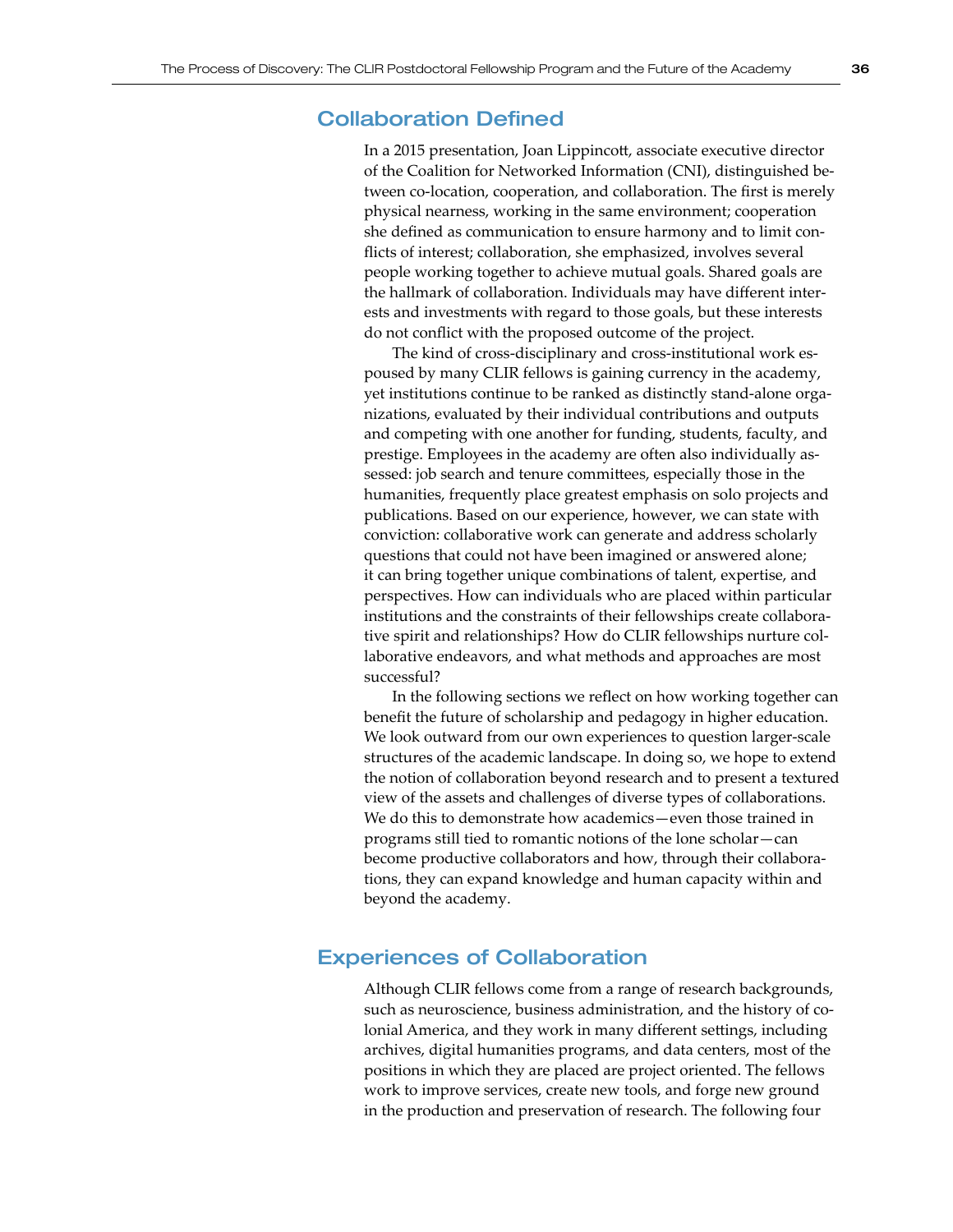projects, APRICOT, SEAD, Curating Menus, and Digital Scholarship at Bucknell, exemplify the wide range of endeavors in which CLIR fellows are engaged:

- [A Peer-Reviewed Interdisciplinary Collection of Objects for Teach](http://myapricot.org)[ing](http://myapricot.org) (APRICOT) is an interinstitutional collaboration among five CLIR fellows. Its purpose is to produce a proof-of-concept site for a platform on which instructors in medieval studies will be able to share high-quality teaching materials, complete with peer review, versioning facilities, and metrics.
- [Sustainable Environments Actionable Data](http://sead-data.net) (SEAD) is a large cross-institutional project funded by the National Science Foundation (NSF) for developing infrastructure to support data collection, curation, and discovery in sustainability science research. A CLIR fellow was hired to contribute her social sciences and information science expertise to this project. The fellow made the interdisciplinary team of computer scientists, software developers, domain scientists, and repository managers even more diverse in their skills and knowledge.
- [Curating Menus](http://www.curatingmenus.org/) is a small interinstitutional research and data curation project that stemmed from the meeting of a fellow and a librarian at a CLIR event. The project, which researches questions about food and culture using the historical menu collections from the New York Public Library, involves multiple stakeholders in three institutions and produces scholarship, software, curated data, and data infrastructure.
- [Digital Scholarship at Bucknell](http://budi.bucknell.edu/) reflects the most common kind of collaboration experience for fellows: working across departments, libraries, and schools within a single institution to facilitate and improve research. In addition to raising campus-wide awareness of digital scholarship and its potential for faculty and undergraduates working in the humanities, Digital Scholarship at Bucknell established a center in the library and identified faculty whose research would benefit from the resources offered by the center.

Each of these projects demonstrates ways that collaboration can be transformative in higher education and helps elucidate some of the challenges of collaborative work.

# Enabling Collaborators: The CLIR Vision

CLIR describes itself as "an independent, nonprofit organization that forges strategies to enhance research, teaching, and learning environments in collaboration with libraries, cultural institutions, and communities of higher learning." Its vision is to "transform the information landscape to support the advancement of knowledge" (2015a). Working with others is part of CLIR's stated raison d'être, as it stands at a nexus of library professionals, information technology (IT) experts, research faculty and teachers, and administrators. The flagship Postdoctoral Fellowship Program puts this vision into practice by placing recent PhD graduates in the library and other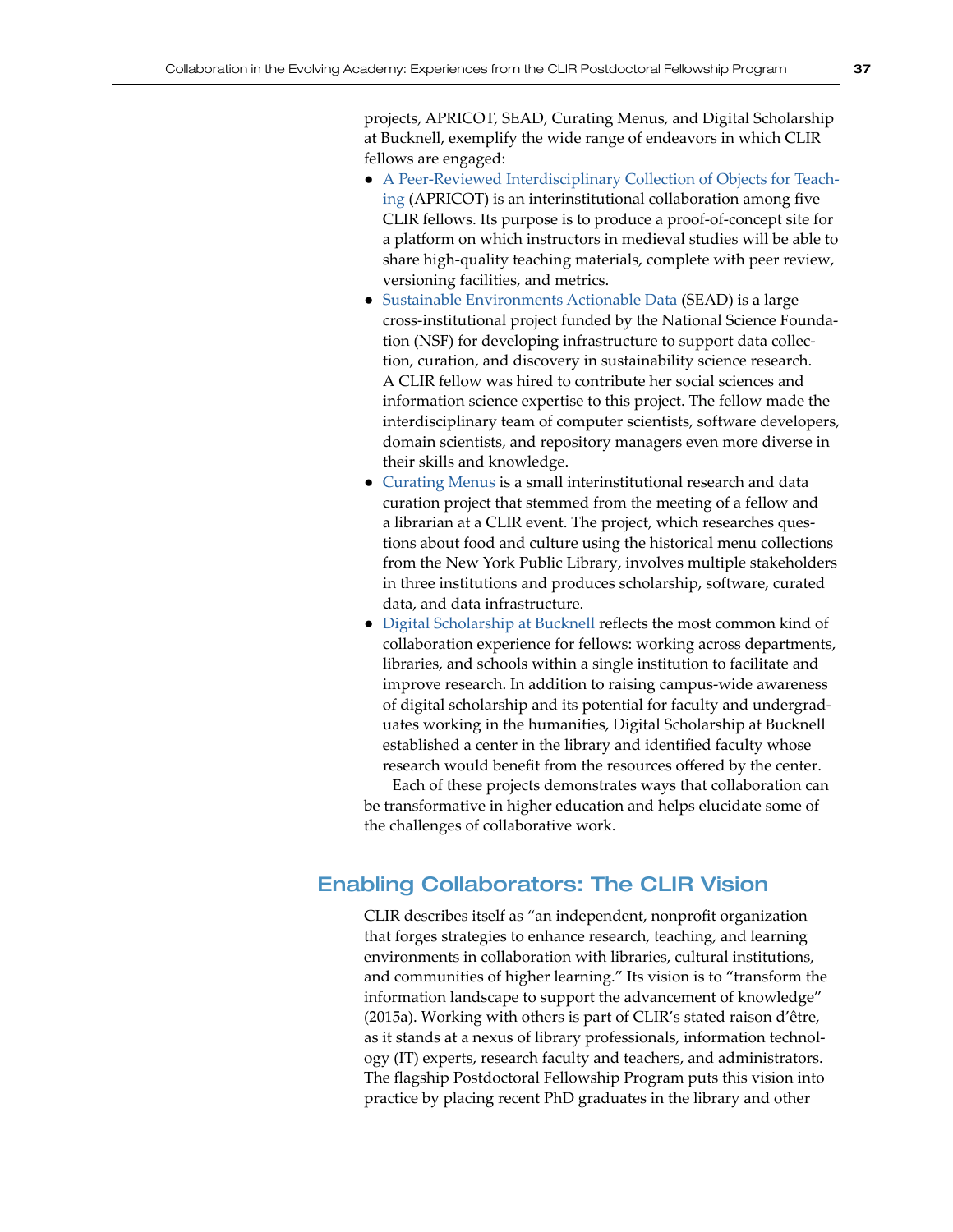academic units to work on projects that "forge and strengthen connections among library collections, educational technologies, and current research" (2015b).

An increasing number of institutions seek to place CLIR fellows in digital research-related positions each year. Although the job descriptions for these positions vary, a common role that CLIR fellows are asked to play is that of translator. As recent PhDs, fellows have experience as academic researchers, and they bring their willingness to engage with research technologies—literally and analytically—to their library positions. Consequently, they can mediate between scholarly, library, and technical viewpoints on projects. These translator/facilitator functions range from giving a presentation to interested faculty or teaching technology use, to managing projects or developing tools, to conducting research in order to establish services. Often, fellows facilitate discussions among faculty, technologists, and librarians, with the goal of keeping expectations realistic and keeping projects on track. In this sense, fellows help bridge the many different interests and perspectives involved in large, complex projects.

In addition to supporting intra-institutional teamwork between scholars and librarians, CLIR has also encouraged collaboration among different institutions through the development of fellowships focused on specific areas of interest. This began in 2012 when the Alfred P. Sloan Foundation provided support for a number of CLIR fellows working in the field of data curation in the sciences and social sciences. Although these positions did not come with funding for collaborative work, their creation planted the idea that mutual interests among a subset of postdoctoral fellows could be rewarding.

In 2013, The Andrew W. Mellon Foundation funded a subcohort of fellows with a specialty in medieval studies and provided additional financial aid in the form of a microgrant program to foster collaborative endeavors. According to CLIR President Charles Henry, the subcohort program enables fellows to focus on "better understand[ing] the methodological challenges and strategies that digital data entail, as well as ways to preserve, sustain, migrate, and reuse this information in support of medieval studies" (CLIR 2012). The program has been successful thus far. In addition to engaging in interpersonal, back-channel conversations and scholarly debate, the medievalist group is working on a number of projects together, including an edited volume on medieval studies and digital humanities, and an effort to create a pedagogical hub for their field of study. It was to develop this hub (APRICOT) that the group applied for one of the Mellon-supported microgrants. Continuing the subcohort program, CLIR awarded fellowships to five early modernists in 2014, and in 2015, five specialists in visual culture will join the ranks of fellows. In 2016, with additional funding from the Mellon Foundation, CLIR will award a second cohort of five medieval studies fellowships.

Despite its successful endeavors in forging intra- and interinstitutional collaborations, CLIR has encountered some resistance to its vision of hybrid roles that span traditional scholarship and traditional librarianship and create new kinds of library professionals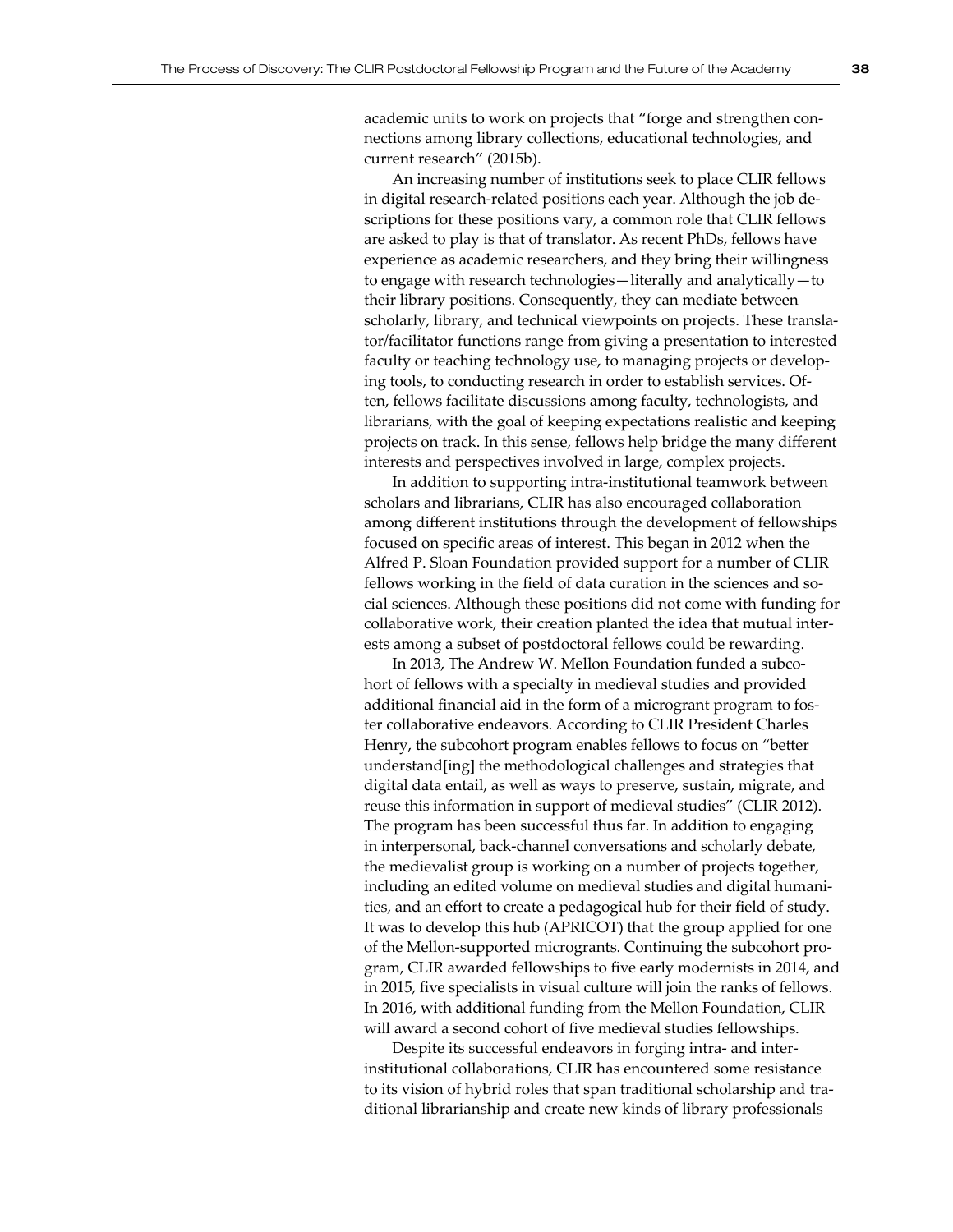and potentially a new kind of academy. Among the main concerns are the lack of standard library science training of the postdoctoral fellows and the fear of replacing traditional library positions with more IT and scholarly oriented positions, which may eventually drive librarians out of the jobs. (A deeper analysis of the critiques can be found in "A Brief History of the CLIR Postdoctoral Fellowship Program [2004–the present]" by Elizabeth Waraksa in this volume.) While having some merit, the criticisms have been mitigated over time by the fellows' career paths. Some fellows move to traditional academic positions, while many of those who decide to stay in the library seek additional library and information science training and demonstrate their value by maintaining and promoting research library facilities in an evolving scholarly ecosystem. Regardless of their career trajectory, the fellows carry the willingness to collaborate across disciplines and institutions with them.

# Developing Collaborative Research

On appointment, CLIR postdoctoral fellows usually shift from working as a lead or lone researcher to working within established organizations with clear missions and goals. Many fellows continue using their subject expertise, but in a different setting. For instance, they may process collections with a group of highly trained catalogers; coordinate public, digital projects with multiple stakeholders; collaborate on an area that the fellow has researched extensively; or conduct surveys on data practices that they themselves have used in the lab for years.

The CLIR program recognizes the value of what is commonly called a T-shaped skill set for effective collaboration (figure 1).<sup>1</sup> The T refers to a deep specialist knowledge in at least one area, coupled with a broad knowledge of other areas and how they interact. Thus, individuals can bring their own specialist knowledge to a collaborative project while understanding how their skills intersect with those of others on the team. The application procedure for a CLIR postdoctoral fellowship is designed to identify candidates who are willing to extend their research abilities to a wider range of problems and who can thus put their areas of expertise to work in a dynamic and multifaceted environment. In some years, for example, applicants have been asked to describe how research methodologies in their field have changed in the past 25 years and how libraries, publishers, and academic institutions should respond to those changes.<sup>2</sup>

<sup>1</sup> For further discussion of T-shaped skill sets and related concepts, see, for example "T-Summit 2016," available at <http://tsummit.org> and "The Life of Pi: Moving Beyond T-Shaped Skills for Agile Teams," available at [http://www.davisbase.com/](http://www.davisbase.com/the-life-of-pi-moving-beyond-t-shaped-skills-for-agile-teams/) [the-life-of-pi-moving-beyond-t-shaped-skills-for-agile-teams/](http://www.davisbase.com/the-life-of-pi-moving-beyond-t-shaped-skills-for-agile-teams/).

<sup>2</sup> For example, in 2013, candidates were asked: "In 1,000 words or fewer, describe some ways that research methodologies and/or the dissemination of scholarship in your field have changed in the past 25 years. What factors prompted these changes? How do you think libraries, cultural heritage institutions, publishers, and/or universities should respond to these changes in order to support the advancement of knowledge in your field?"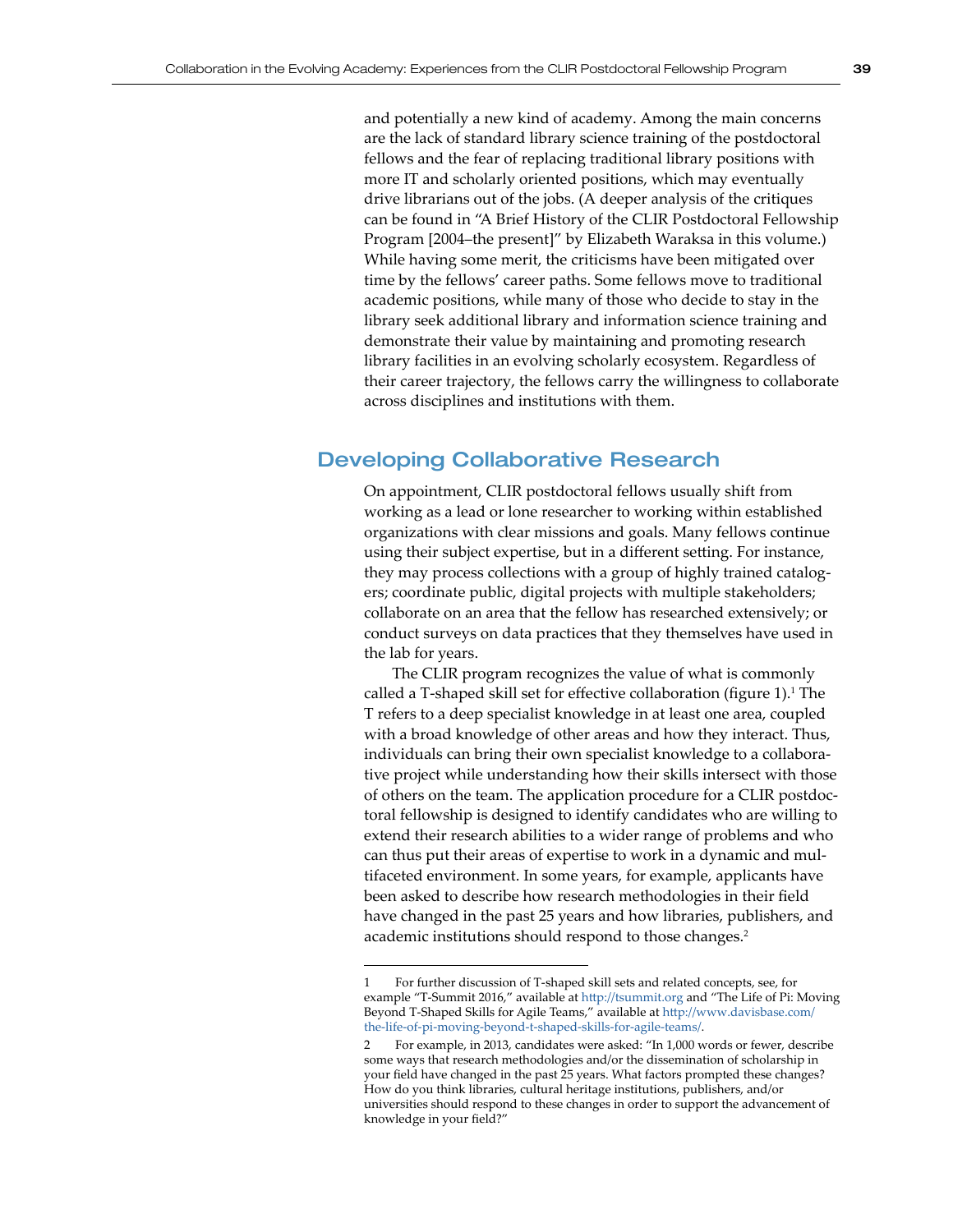

*Fig. 1. The T-shaped skill set*

These kinds of questions require applicants to think broadly about their work and the evolving scholarly landscape, with a focus on broad stakeholder audiences rather than on specific, peer audiences; they also require deep engagement with research practices and scholarly fields. The application procedure and questions have evolved over time, although final say on the appointment of a fellow rests with the host institution. However, job advertisements for CLIR postdoctoral fellows written by host institutions over the last 10 years reveal a strong inclination to use collaborative vocabulary, referring to team projects and the need to work with a variety of colleagues and stakeholders. (See appendix to this essay for examples of job descriptions from three different disciplines.)

The successful applicants are a diverse group; the 2013–2015 cohort, for example, includes neuroscientists, archeologists, a musicologist, medievalists, environmental scientists, literary theorists, a business studies expert, and a food historian. The preparatory bootcamp held at Bryn Mawr College gives the fellows an opportunity to begin discussions about crosswalking areas of expertise and ways of working; this obligatory intensive course is designed to introduce new fellows to the fellowship program, to questions about the relationship between librarians and scholars, and to the role of libraries in the future of higher education (see "Postdoctoral Pedagogy," by Lauren Coats and Elliott Shore in this volume). The skills learned there are further developed when fellows are placed in libraries with a diverse array of highly specialized colleagues. For early cohorts, collaborations were more difficult—the positions were unusual, and the relationship between the background of the fellows and the collective goals of the libraries they worked for were sometimes unclear. However, as the program has evolved, there has been more support and training around integrating the fellows into new environments, while maintaining and building on the special skills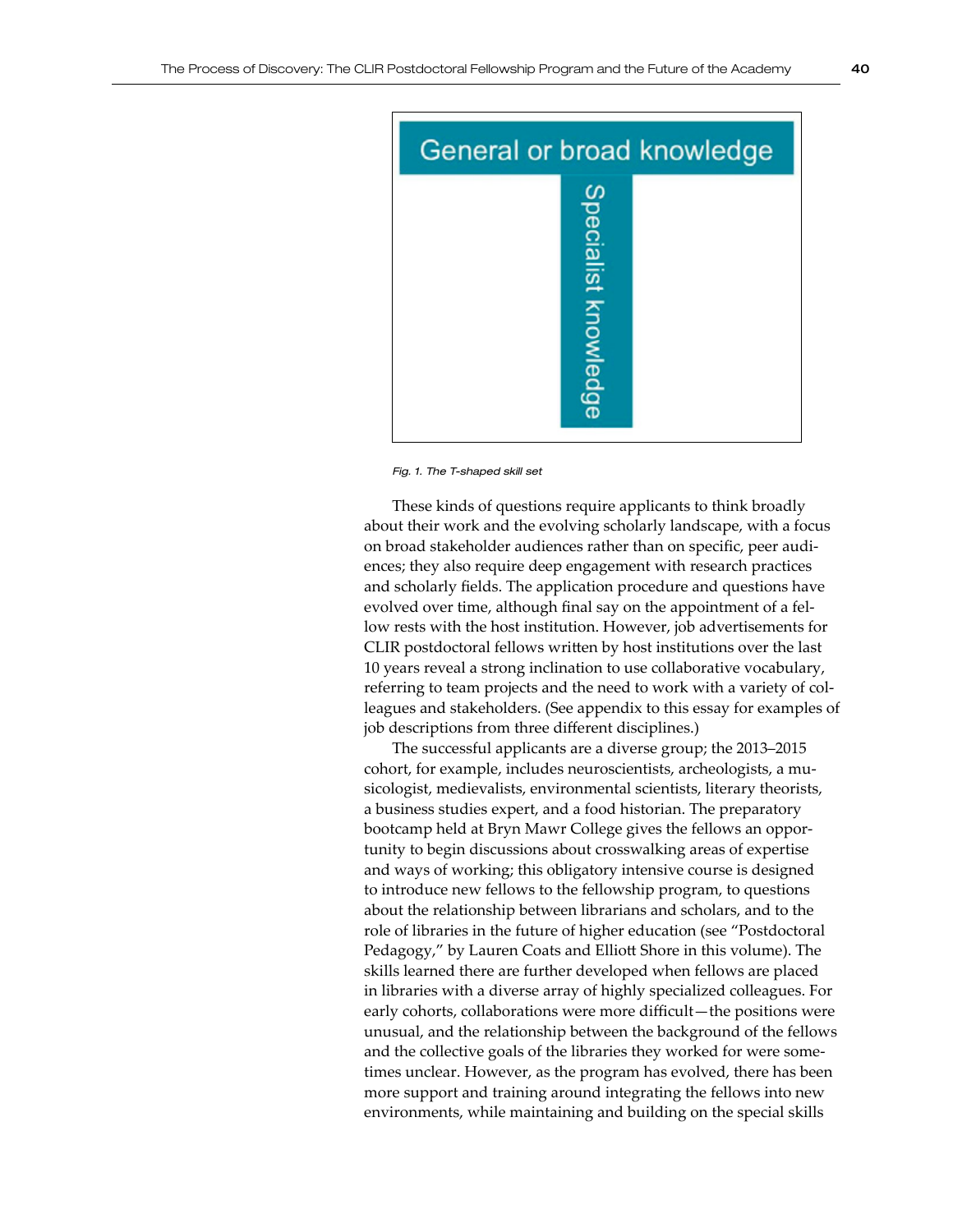Work carried out by one fellow with the Digital Library of Medieval Manuscripts project involved liaising with programmers and scholars to develop use cases for annotation capabilities in the SharedCanvas viewer. The fellow on this project needed a broad understanding of the different specialties that individuals bring to a project. For example, the issue of page and folio numbering for the books and manuscripts in the collection, which have been ingested in the current viewer with a standardized numbering system, illustrates how a fellow may help articulate scholarly end-users' perspectives and needs. In many cases, scholars have become accustomed to referring to idiosyncratic foliation. Manuscript Bibliothèque municipale de Dijon 525, for instance, is a case where a folio was misnumbered, perhaps because of damage to the manuscript.<sup>3</sup> The folio that has been assigned the identity "146r" is in fact better known to scholars as "145r bis." For now, scholars using the Digital Library of Medieval Manuscripts must appreciate that it is too time-consuming to correct the error; however, the project's programmers now understand that when a new manuscript viewer is brought online, this foliation issue must be addressed. Thus, in this case, broad-based skills and sensitivity to the intricacies and needs of each other's areas of expertise has led to mutual understanding.

In her exploration of research teams in digital humanities environments, University of Victoria public administration professor Lynne Siemens notes that difficulties and conflicts in teams "may be compounded by the 'I know best' attitude of many academics" (2009, 229). Although CLIR fellows have a range of scholarly backgrounds and dispositions, they are encouraged both by CLIR training and by the structure of their positions to develop skills in listening, in assessing the expertise and priorities of others, and in negotiating a resolution in the presence of competing value sets. How people define their primary identities and the identities of others (e.g., as scholars, technicians, administrators) may vary from the roles that they play on a given team; however, these kinds of identities often frame the way in which people view their own strengths and responsibilities. It is important to be open-minded and willing to learn the research methodologies, priorities, and values of different communities and team members to facilitate a working relationship with others involved in a collaboration. CLIR fellows are often asked to appreciate that each individual knows his or her own area best, but also to help these individuals work together as a team. At the same time, sensitive collaborators must beware of over-reliance on others' expertise. It can be tempting to take as gospel assertions or data from another subject area that, in our own areas of competence, we would naturally treat with appropriate caution.

<sup>3 &</sup>quot;Dijon, 525 f. 113r," Roman de la Rose Digital Library, available at <http://romandelarose.org/#read;Dijon525.113r.tif>.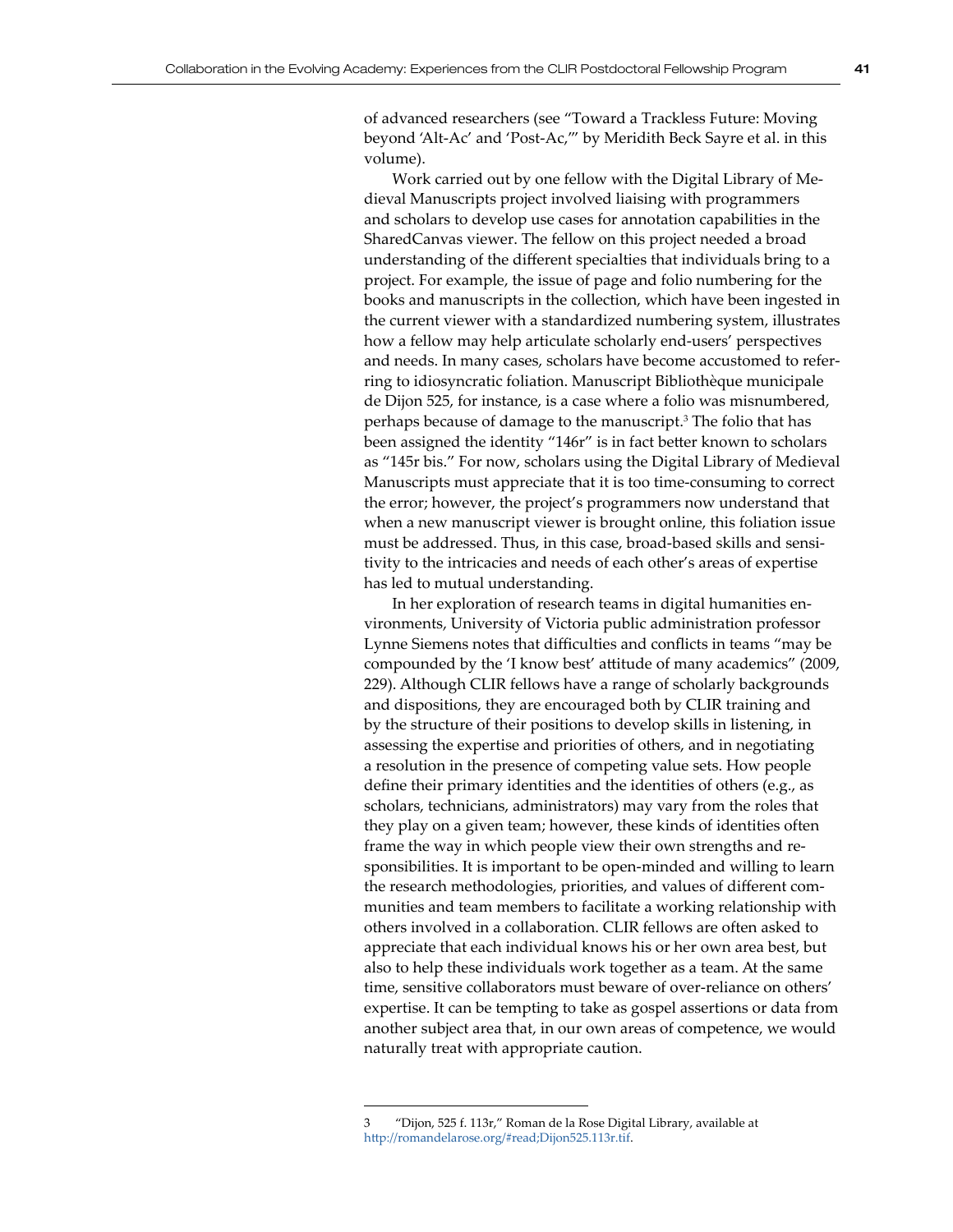# Collaborative Teaching and Training

Education and training form a crucial part of the CLIR Postdoctoral Fellowship Program. The manner in which fellows are inducted into the program and the subsequent instruction and guidance that they receive are key to establishing practices for collaborative endeavors. On a more subtle level, the fellowships affect how participants think about and carry out their own teaching and training activities.

The communication and training initiated at the bootcamp are continued through monthly online sessions, in which fellows learn about a particular subject from specialists and from each other. Further, fellows meet in person once a year for supplementary training and group skill sharing, usually at a major conference. Collaboration forms a backdrop to these activities. Lauren Coats, assistant professor of English at Louisiana State University and co-leader of the bootcamp seminar, explained:

The seminar is geared to explicitly and implicitly address the modes of working that the fellowship requires—and collaboration is definitely part of that. From Day 1 when we talk about library culture, to the discussion of transitioning from dissertation writing to working (something like) a 9–5 schedule, to activities in small groups, to workshops that highlight implicitly or explicitly the collaborative nature of fellowship work (e.g., "Project Management," "Data Management Planning," or many others), we try to build into the seminar a sense of the intellectual opportunities that the fellowship enables, and that those opportunities are built in part through a different configuration of labor than in graduate study or (most) faculty positions or (most) library positions. Central to the configuration is collaboration. 4

One exercise at the 2013 bootcamp involved fellows breaking out into groups of five or six to envision a project together. The focus of the exercise was to think creatively about needs to be fulfilled in their fields and to design a project that could meet those needs. Collaborative skills were an implicit part and objective of the exercise. Indeed, the activity has led to actual joint ventures—such as APRICOT—between members of that cohort. Though guidelines for continuing collaboration among the fellows are not explicit, the discourse of the program encourages it. As one fellow noted:

There weren't any specific guidelines about an amount of time we were expected to spend on collaboration, but CLIR has certainly fostered a collaborative foundation . . . by providing inperson time at the Bryn Mawr event and the . . . CNI conference as well as the monthly webinars. These opportunities to meet have led organically to collaborative conversations and plans for future collaborative work among CLIR fellows.<sup>5</sup>

Response taken from an informal questionnaire sent to CLIR Postdoctoral Fellowship Program organizers.

<sup>5</sup> Response taken from an informal questionnaire sent to current CLIR postdoctoral fellows.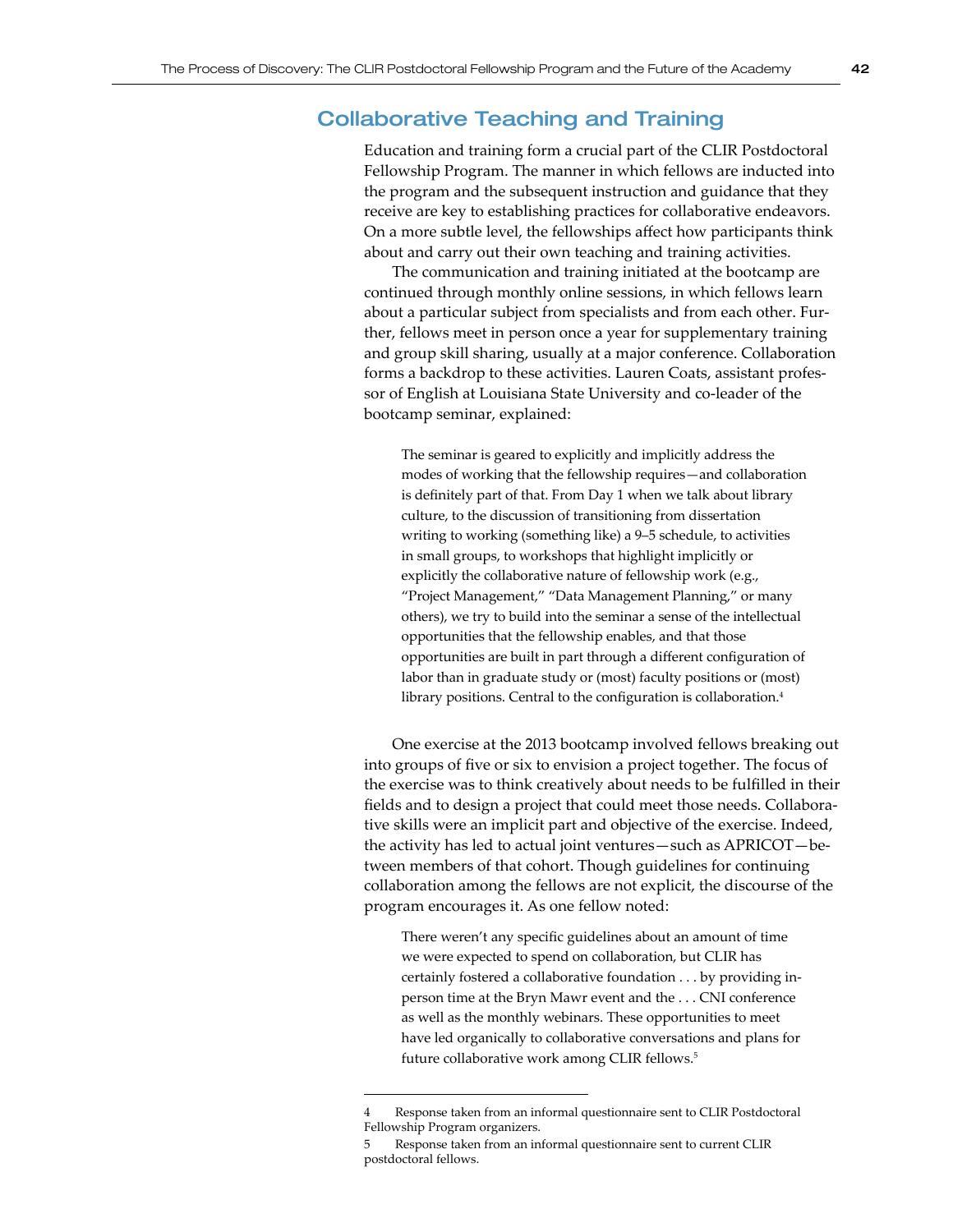Because CLIR fellows are usually placed in hybrid-style positions, they must thrive in the spaces between and among libraries, digital centers, laboratories, and departments, depending on the exact nature of their appointment. Peer learning from colleagues is a necessary part of the job. Work on collaborative projects often requires learning new skills or bridging divides between other disciplines. The team on the Curating Menus project, for example, did not want to develop a project that divided intellectual and technical work because (1) they found that these elements informed each other, and (2) they wanted to improve their own capacities as well as create a set of products. Therefore, they developed an iterative develop-and-test method. They first decided on features they thought the project needed (ranging from software specifications to historical research). Then each person became responsible for a small number of features, which he or she developed and shared at a weekly meeting. In this way, they learned new skills as they worked, and at the same time, they determined whether they were on the right track. The iterative nature of many collaborative digital projects means constant learning and updating, with the advantage that both the project and its participants can evolve over time.

Although teaching is not a requirement for all CLIR fellows, some have teaching duties assigned or purposely seek them out. Pedagogical philosophy has moved from viewing students as semiempty minds to be filled with knowledge—what the dean of Johns Hopkins School of Education, David Andrews, describes as the "feeding the chickens approach"—to models of instruction in which the co-construction of knowledge is a natural and desired element of the teaching dynamic (figure 2). In these models, students are collaborators rather than passive recipients of knowledge. Co-construction approaches are based on research into the science of learning, which takes account of recent studies of brain development, neuroscience, and modes of information uptake by different learners.<sup>6</sup> One CLIR fellow employed a variety of teaching methods in a course that explored approaches to medieval authorship in the digital age. This allowed her to appeal to a range of learning styles while also showing her students the benefits of approaching medieval literature not only through traditional close analysis, but also through innovative digital techniques. Students explored texts by using a variety of media, including digitized surrogates of the original manuscripts. Further, they encountered manuscripts at a local museum, listened to and gave live performances of music, and produced digital exhibitions of their work. The students' work fed into the instructor's research, and she is now planning a project with graduate students to produce a multimedia digital edition of a medieval text.

<sup>6</sup> See, for example, Cassidy 2004 and Dubinsky et al. 2013.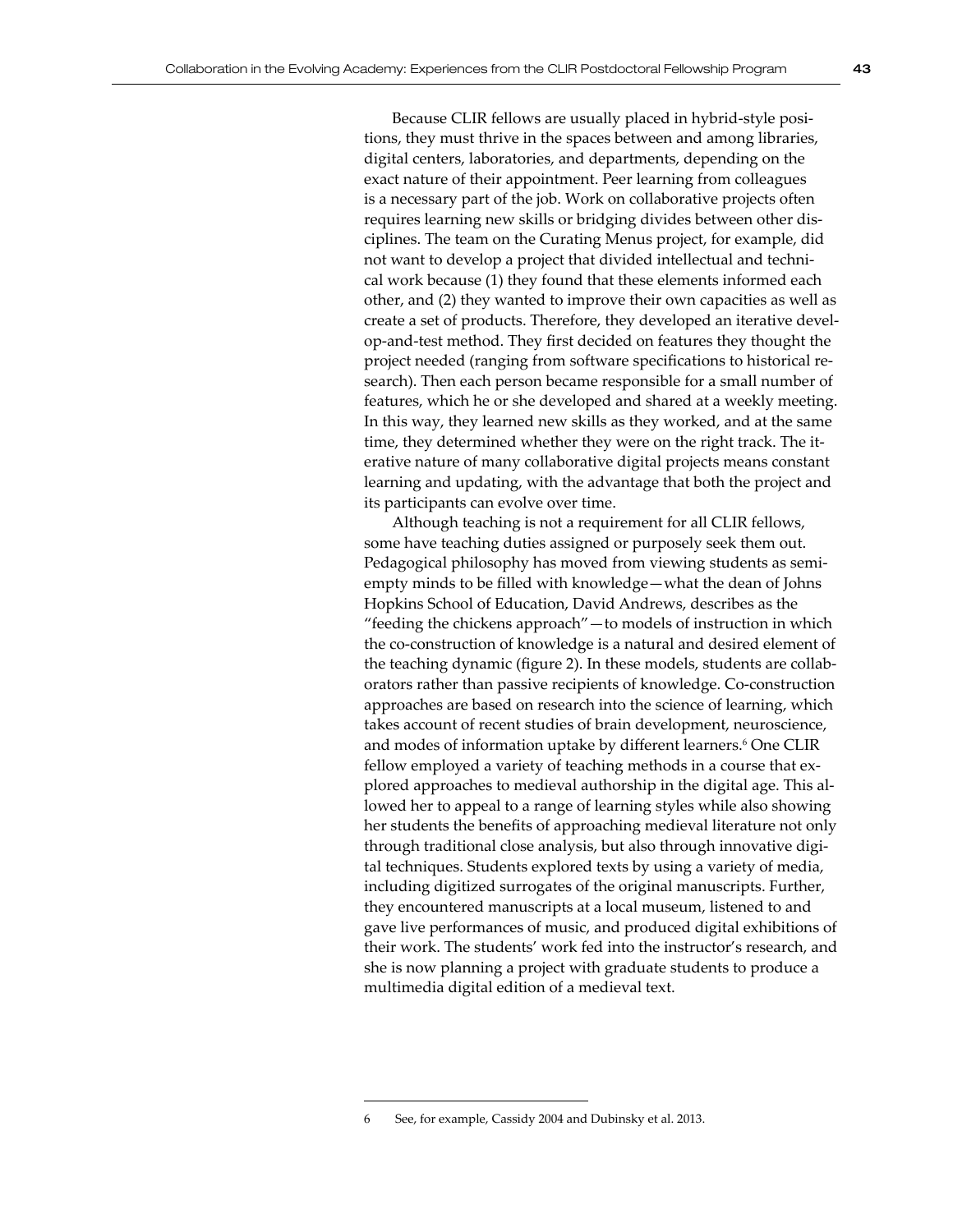

*Fig. 2: Slide/video still by permission of David Andrews. From JHU MOOC on Education Methodology, given via Coursera in 2014 (Jeffries and Andrews 2014).*

 Collaborative learning models allow instructors to glean more insight into students and their learning styles, so the instructors can mold their strategies more effectively to the needs of individual students. Further, students given tasks to work on jointly with their instructors taste the rigors of a research career. Teaching as collaboration is empowering, but complex. Although it is desirable for students to take charge of their own learning, they are not equal with the instructor, who must continue to set the parameters and evaluate the work. Striking a balance between authority and student initiative requires care and flexibility. To ensure student confidence and focus, pedagogical goals must be clear and contextually appropriate.

Inspired by the many collaborative aspects of her position, another CLIR fellow employed a co-constructive approach to teaching after her fellowship ended, by allowing students to design their final project for a first-year writing course. Students were divided into groups and provided with a set of parameters that spoke to course outcomes; they were required to make an argument, support it with credible evidence, and include a visual. Given these parameters, each group developed an assignment proposal and presented it to the class. The class voted on the proposal they wanted to complete. The instructor then wrote the official assignment prompt, including a timeline for completion and grading criteria. The assignment was presented to the students at the next class meeting for final input and sanction. After minor adjustments, the assignment was approved, and the groups set to work on their projects. The result was the strongest work the students had submitted all semester. Their motivation for completing this work was significantly higher than that for previous assignments. In fact, the students had given themselves more work and set higher standards than on any previous assignment. On course evaluations, they noted that they valued the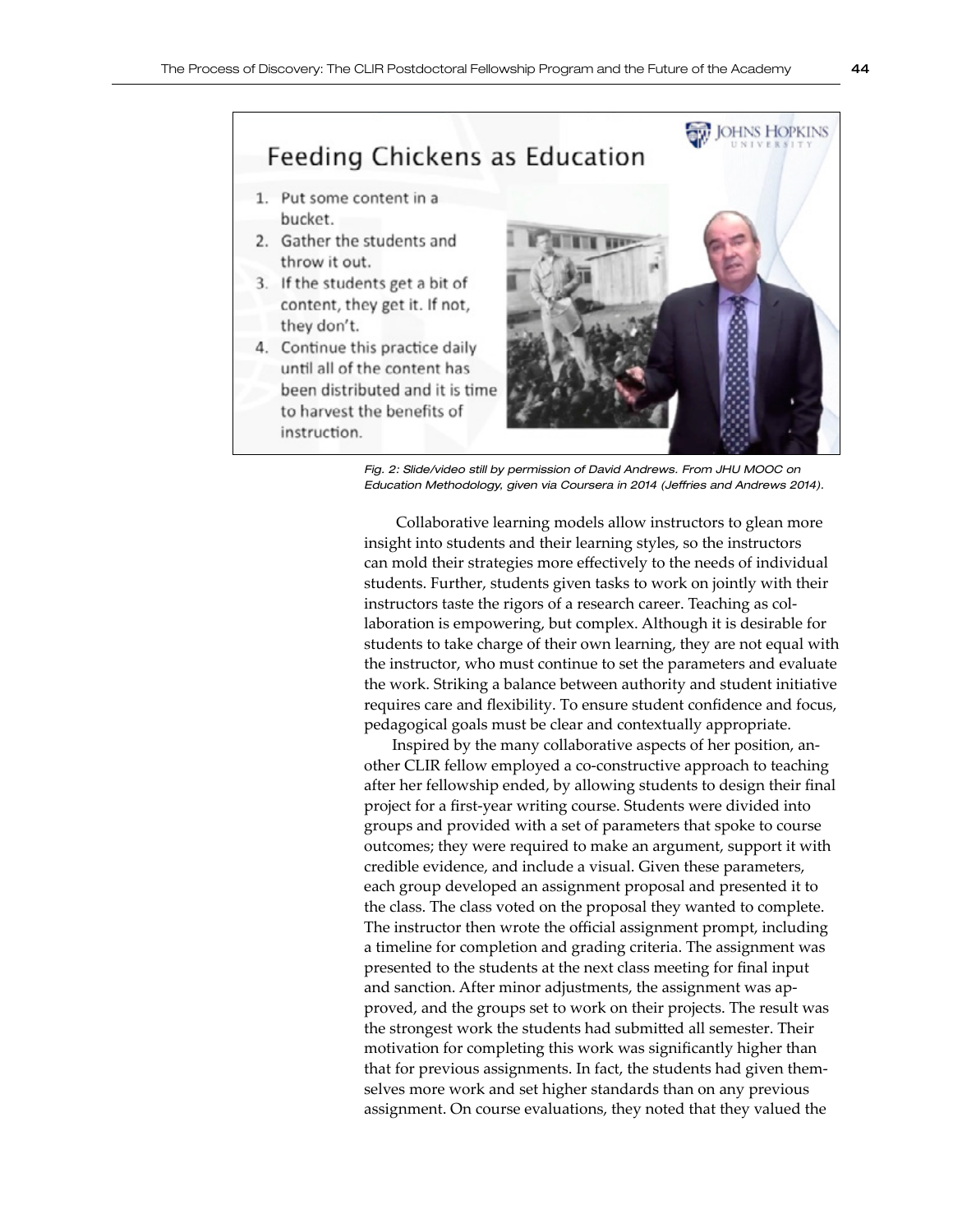opportunity to collaborate with the instructor on the creation of an assignment and relished having such input into their own education. Such approaches are gaining traction in higher education, but there are still no clear guidelines on adopting them or robust standards for training instructors in them. The way in which institutions are adopting new teaching styles, assessing them, and acknowledging their importance still varies widely.

The APRICOT project focuses on another potential arena for joint endeavors in education by providing a platform in which instructors can share, develop, and assess teaching materials together. Working together in their subcohort, the CLIR medievalists wanted to address the fact that creating high-quality teaching materials is rarely a collaborative process. When the proof-of-concept site is unveiled later this year, APRICOT will allow instructors to work iteratively on lesson plans and syllabi. Versioning and metrics will show them how their plans are being adapted and used by others, and it will enable them to enter into an open and transparent dialog with other instructors about best practices.

# Collaboration among Fellows

CLIR encourages collaborative projects among postdoctoral fellows at different institutions and has worked, through feedback from fellows over the past decade, to create better systems for support and guidance around fellowship-based and interinstitutional collaborative work.

## External Connections and Institutional Support

Initially—and perhaps most powerfully—CLIR fellows build personal connections through the Bryn Mawr bootcamp described earlier. CLIR fosters the connections created there through monthly online sessions, a message board on the CLIR website, and a shared calendar. The social bonds created at the camp continue through informal channels, such as social media and get-togethers among fellows. Fellows must manage these relationships while cultivating a good dynamic with both the formal rules of their institutions and the more informal sociological parameters and norms that form the professional culture at their place of work. For CLIR fellows, the pull of multiple allegiances can be problematic. Many fellows have two supervisors in two different departments and must negotiate answering to both. In addition, CLIR calls on them to participate in regular online synchronous sessions, to attend in-person yearly training sessions, and to carry out the occasional one-time task. These tasks are, broadly speaking, collaborative, but some fellows are also required to participate in specific joint activities.

The demands and parameters of individual fellowships often determine the extent of formal collaboration among fellows and institutions. Although some are able to engage in projects outside of those established by their host institutions, others have fewer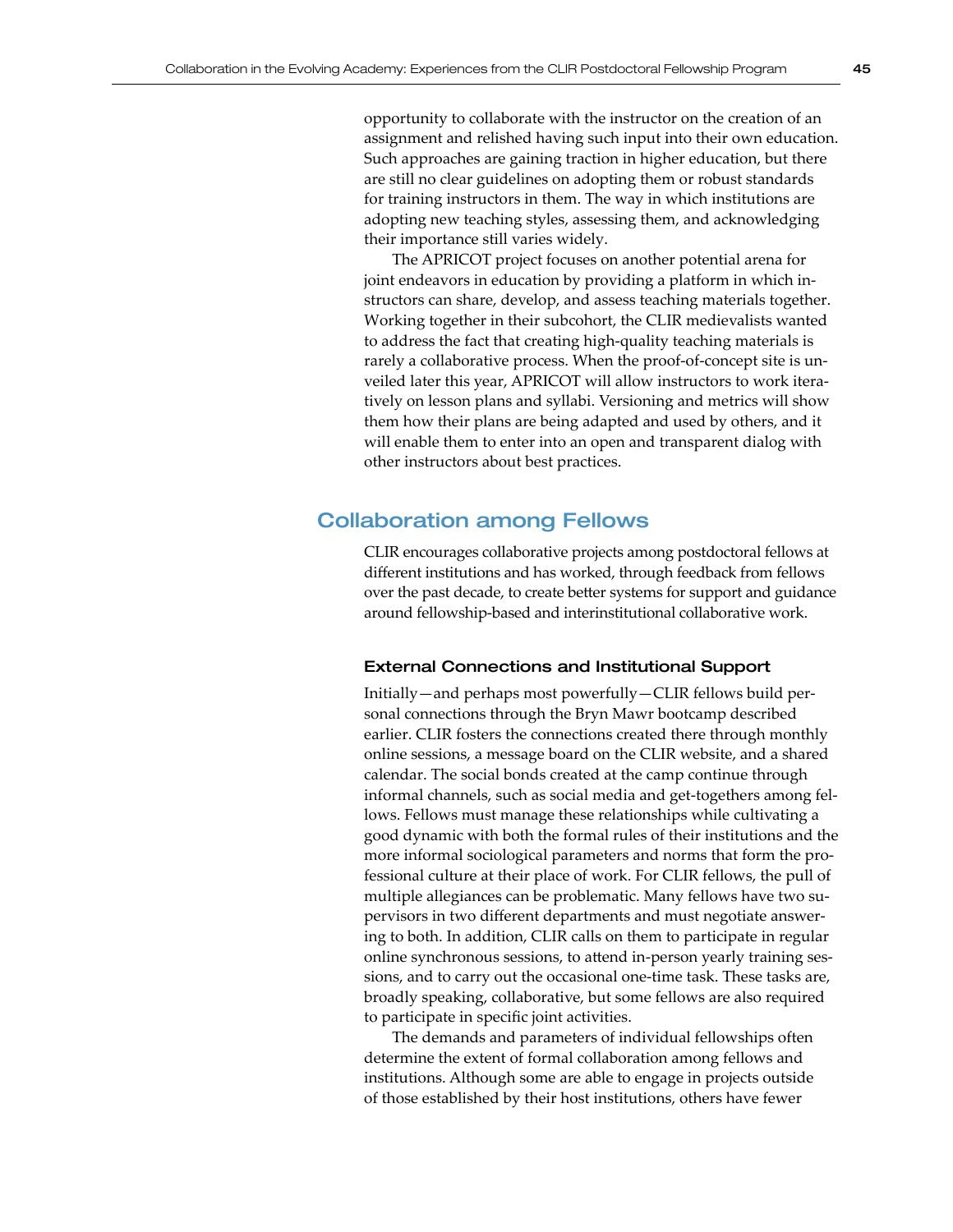opportunities to do so, except outside of work hours in their personal time. Thus, not all fellows can actively engage in collaborations with members of their cohort. These differences in the fellows' availability for collaboration result largely from the multiple ways in which host institutions can interpret and implement the parameters of individual fellowships. Some bring fellows on board to carry out a particular task or project and thus require that fellow to focus primarily on this assignment and relegate other activities to spare time. For others, the opportunity to collaborate emerges from the fellow's orientation within their institution; for example, those with joint appointments between a library and an academic department find that these positions are more collaboratively focused. In some cases, a joint appointment can lead to a higher workload, with many different stakeholders calling on the fellow's time and resources.

The track record of interinstitutional collaboration within a particular university or even an individual department or library can also affect the institutional support for collaboration. A fellow entering a place where collaborative enterprises are well established can find possibilities for and encouragement of collaboration. In addition, the management structure of an institution can affect the way in which a fellow engages with others. One fellow employed at a university with a decentralized hierarchy has found a great deal of freedom to pursue her own projects—managers and supervisors can more readily give their consent or approve funds in this dynamic. However, the manner in which a fellow is able to or chooses to collaborate is in itself a collaborative question, namely, how the fellow and the institution work together. The CLIR fellowships are meant to help both the fellows who are building their careers and the institutions that are working toward their goals. Because fellows are employed for the benefit of the host institution, any collaboration outside that institution or main department must be in the interests of the host as well.

The creation of subcohorts and the provision of microgrants for collaboration have allowed projects among recent fellows to be more formalized. They have also enabled the forging of close relationships. APRICOT began, as we have described, as an idea hatched in a bootcamp training session by the medievalist subcohort. It continued for nearly a year as a decentralized, egalitarian joint operation in which the participants exchanged and collected ideas through shared online documents, virtual meetings, and one face-to-face meeting. When the group applied for a microgrant, the nature of the collaboration had to become more formal, with one fellow elected to take on the role of project and financial manager. Mutual enthusiasm for the project, coupled with strong personal bonds forged at the bootcamp, made the change in the collaborative structure almost frictionless. Nonetheless, care is necessary in the assumption of a leadership role. Although one person is nominally in charge and administratively responsible, the generation of ideas is still evenly split among participants, and all must be acknowledged equally for their intellectual contributions. In small group projects founded on personal bonds, team members must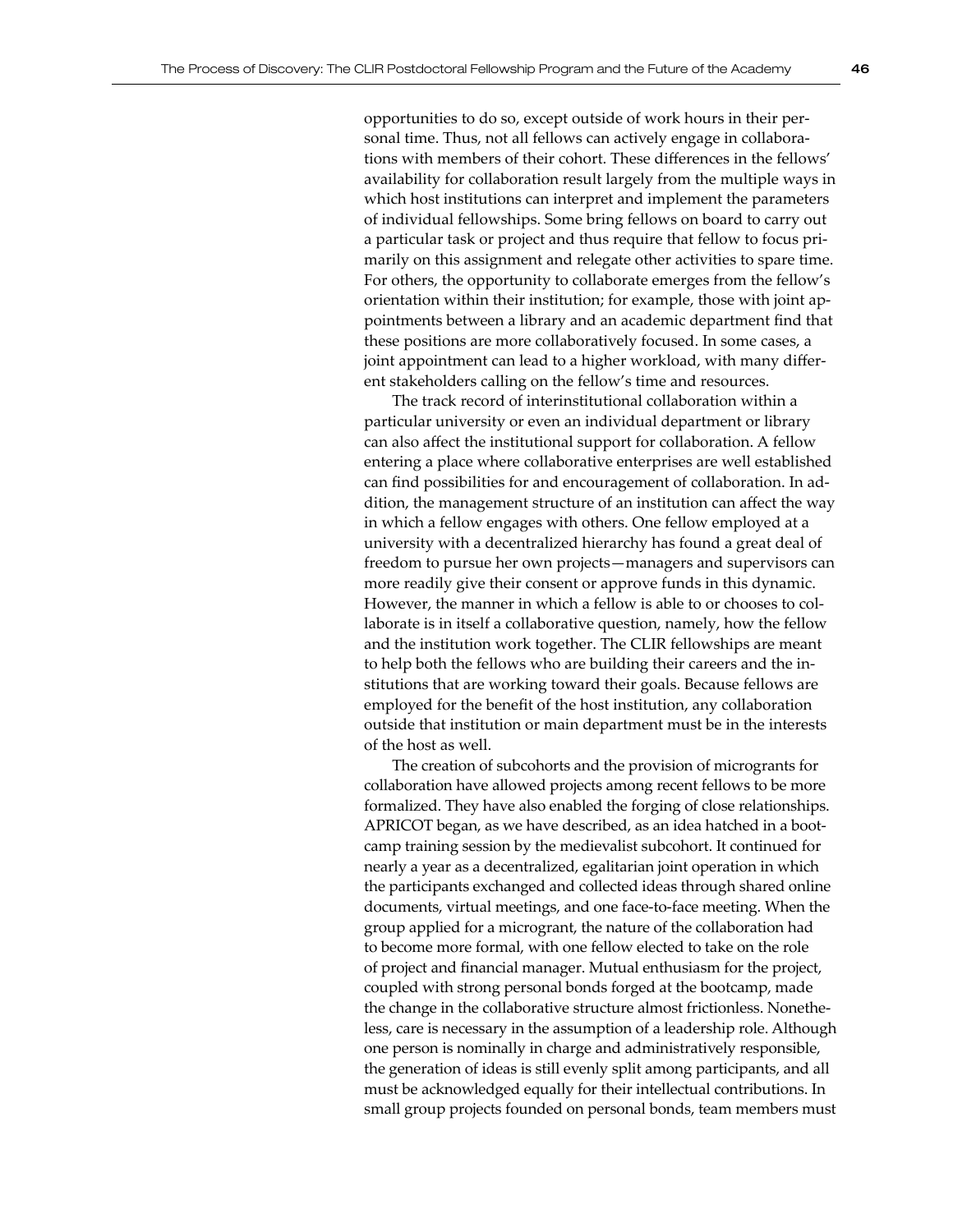have strong interpersonal skills; such skills are particularly important for the team leader. In such cases, leadership founded in trust is far more persuasive than that founded in authority. Indeed, trust is essential in a project such as APRICOT, because there are no institutional structures to provide encouragement or threaten disapprobation. The principal investigators must rely largely on their ability to generate enthusiasm where needed and to listen to the concerns and problems of their colleagues without prejudice.

## Using Technology to Sustain Collaboration

In addition to the numerous collaborations within their institutions, CLIR fellows are involved in some interinstitutional collaboration not only with other fellows, but also in wider library and disciplinary communities. Even with collaborators sitting in geographically remote places, periodic meetings help to synchronize activities and develop roadmaps. Advancements in technology help maintain longdistance working relationships by coordinating work and schedules across places and time zones. Yet, technologies may set unrealistic expectations about an individual's availability and ability to answer queries quickly. The ubiquitous nature of communications software can fuel these expectations, while impractical suppositions about colleagues can sour otherwise positive rapports. As digital tools for managing communication and collaboration proliferate, it is necessary to negotiate new kinds of divides. Part of collaborative work, then, is not only figuring out the work itself, but also negotiating working styles.

For example, although a face-to-face meeting sparked the Curating Menus project, the collaboration was a long-distance one. Curating Menus developed a routine of weekly Skype meetings, shared Google docs, and use of GitHub, together with occasional meetings in person. In the SEAD project, too, technology assists in maintaining a consistent track of discussions and decision-making. It helps to avoid mistakes and to identify longer term inefficiencies. Informal discussions during breaks at face-to-face meetings and in synchronous online environments, such as chat rooms or Skype, allow the SEAD team to interweave life and work and to develop stronger trust and consensus. Mutual trust and a sense of investment generated by such relationships enable individual members to take the initiative rather than endlessly discuss potential actions and their consequences. In many respects, the effective use of technology in sustaining collaborations remains based on the development of personal connections and the deployment of interpersonal skills.

## Confronting a Stereotype

We perhaps owe a debt of ingratitude to Immanuel Kant, who in his *Critique of Judgement* gave credence to the idea of the lone—possibly mad—genius as the primary conduit for original creation (Kant 1987,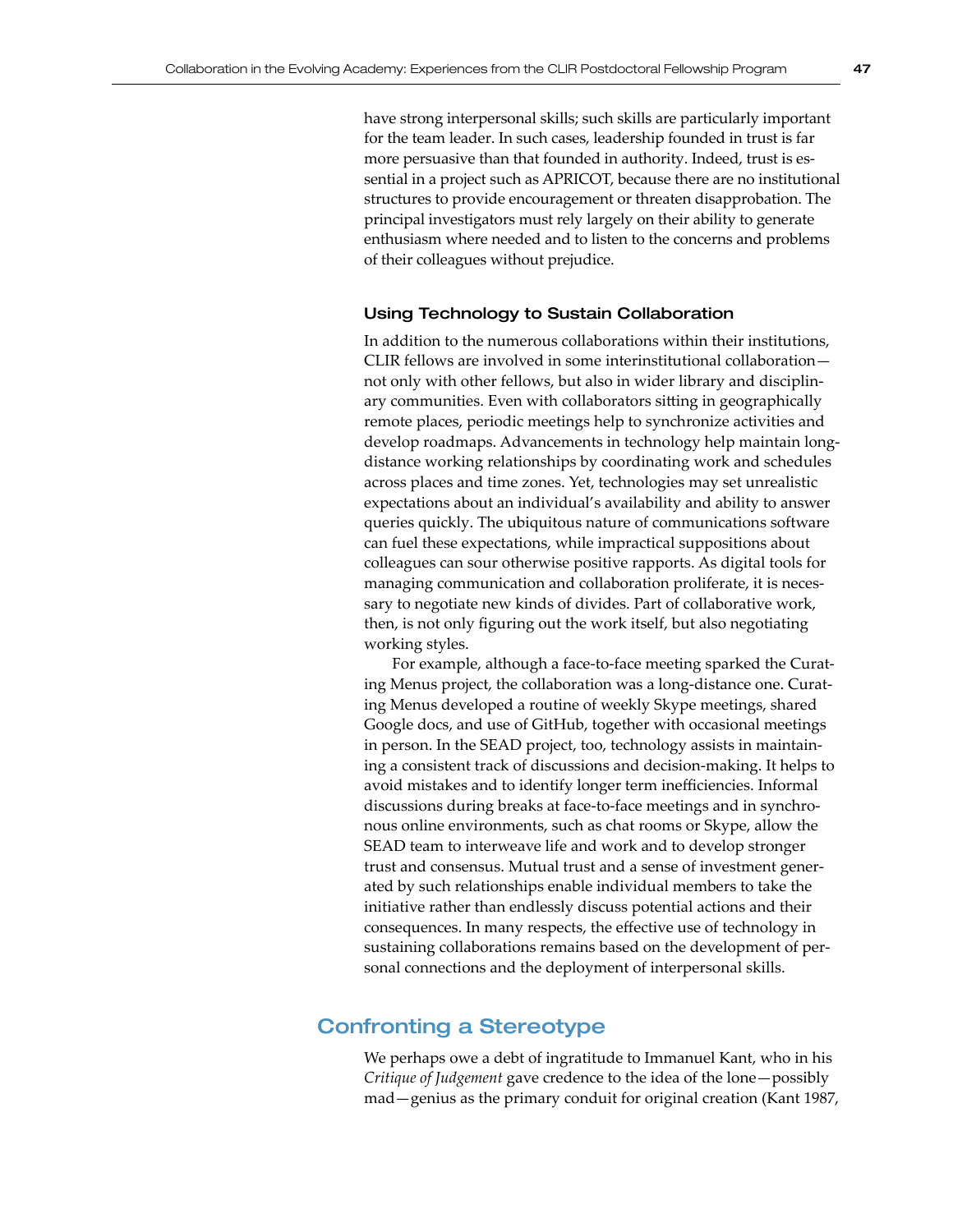181–189). Since that era, artistic transcendence has been frequently associated with this (usually male) individual, who is in some respects indistinguishable from his work (Battersby 1990; McMahon 2013). The humanities and social sciences, too, have their great writers and theorists, who are seen as responsible for moments of brilliant originality or innovation. Even in the sciences, where people are more accustomed to collaborative endeavors as the norm, hero worship of the virtuosos of theory and experiment is common. This cult of genius is a distinct phenomenon that reaches beyond mere authorial attribution. It has filtered into the popular imagination and the academy in such a way that it both localizes and makes inaccessible brilliant creation or insight: only *this* person could have achieved such heights, and he did so alone, like Caspar David Friedrich's "Wanderer above the Sea of Fog," which is often used to visually express both Kant's ideas on the sublime, and Romantic notions of the creator-genius (figure 3).

Although appreciation for talent should never be discouraged, such attitudes belie the moments of breakthrough and innovation that are deeply rooted in previous research, the contemporary academic climate, and the contributions and collaborations of many



Fig. 3: Der Wanderer über dem Nebelmeer (Wanderer above the Sea of Fog) 1818, *Caspar David Friedrich, ([Public domain], via Wikimedia Commons)*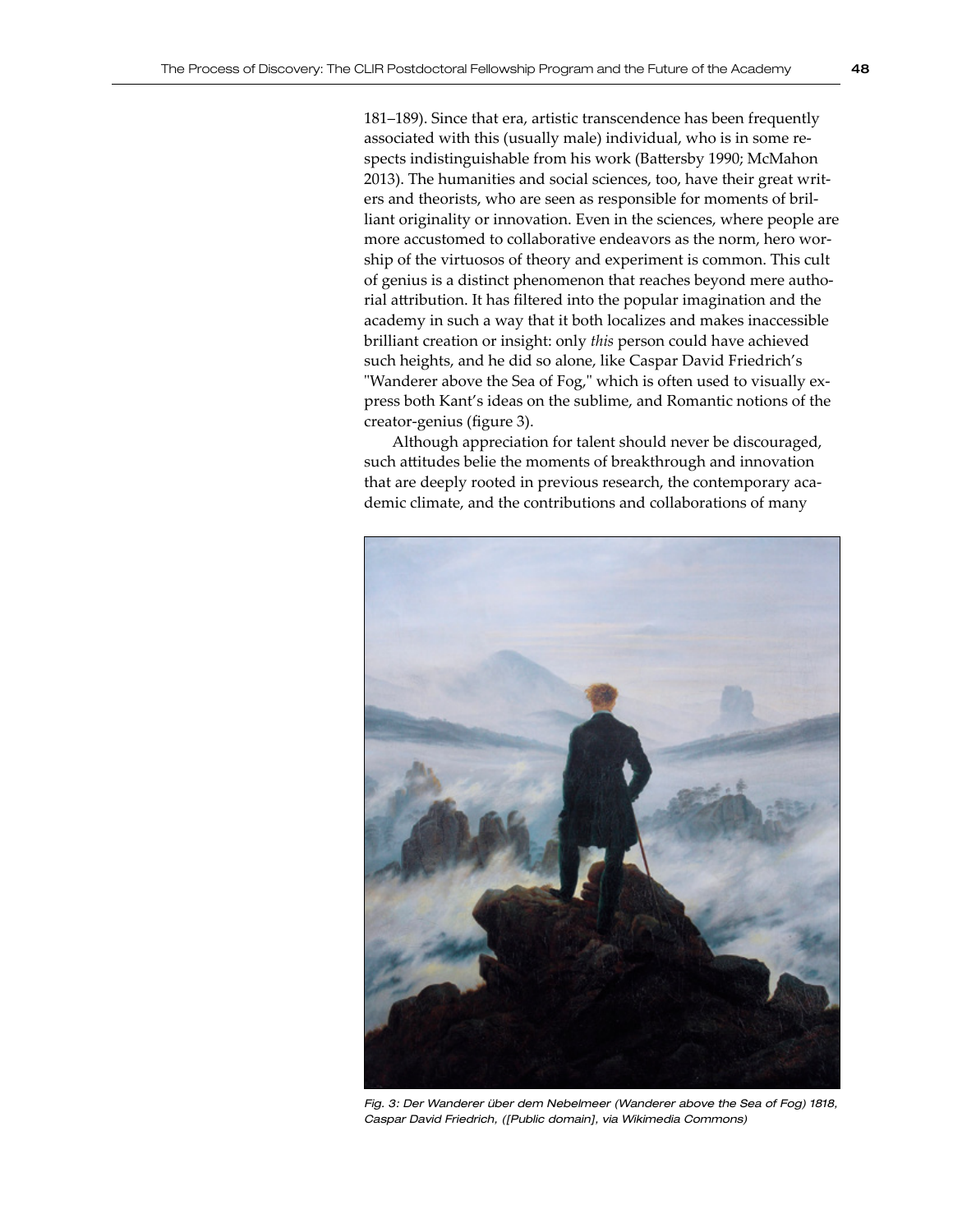people. Even the touchstone of the humanities, the single-author monograph, must be historiographically situated in networks of production and reception. We have perhaps too readily accepted as unprecedented the work of some great thinkers who have been highly adept at hiding influences on their thought, denying their connections with the history of their fields, or whose subsequent "genius narrative" obscures their intellectual stimuli. For example, Small's (2001) lucid overview of the philosophical and cultural climate that begat Nietzsche's writing brings into an intellectual context the supposedly archetypal lone [mad] genius, noting how the traces of influence and debate have been variously overlooked or covered up—sometimes by Nietzsche, sometimes by his editors, sometimes by the historical reception of the texts.

Critical theory has perhaps dismissed its attachment to the Kantian genius figure, but has left us with an uncanny void. Roland Barthes's "The Death of the Author" (1989, 49–55) and Foucault's resulting exploration of the author figure (Rabinow 1984, 101–120) leave us not with a seminal writer who generates original thought, but with an equivocal and slippery entity who dissolves along with his output into a web of signification. In "What Is an Author," Foucault challenges the boundaries of authorship and writing, observing the space that the "deceased" author figure had occupied and "[following] the distribution of gaps and breaches, and [watching] for the openings that this disappearance uncovers" (Rabinow 1984, 105).

Foucault's point is twofold. On the one hand, we must become aware of the complexity of authorship and the many relations and traditions built into the establishment of the generative name (we need only look to scholarly and public culture centered on Shakespeare): the author becomes the locus of authority around which ideas and disciplines can orient themselves. On the other hand, he brings to light the historical nature of the author notion—how it has changed over time and within different disciplines. In many ways, academia and the communications-heavy world more generally have passed beyond the situation that Foucault described (or could have foreseen). This latter point is of particular interest to the collaborative CLIR fellow, whose role is in part a rethinking of academia defined by disciplinary or institutional boundaries. What are the modern demands that our work can meet—technical, institutional, scholarly and how can our ways of working address them?

Although a fuller answer to this question is beyond the scope of this essay, it is worth mentioning one aspect of authorship as exemplar: the problematized notion of ownership. In modern academia, we are very conscious of the twin demands of self-assertion and selfnegation, that is, in retaining what is ours through publication and control of the release of research, while always providing the context of our work through citation and situating it within a discipline. There are important legal, social, and technical aspects to this. Academics assert their individuality on websites like Academia.edu and via ORCID IDs, and they carefully cite the provenance of their ideas out of fear of accusations of plagiarism; libraries cram metadata into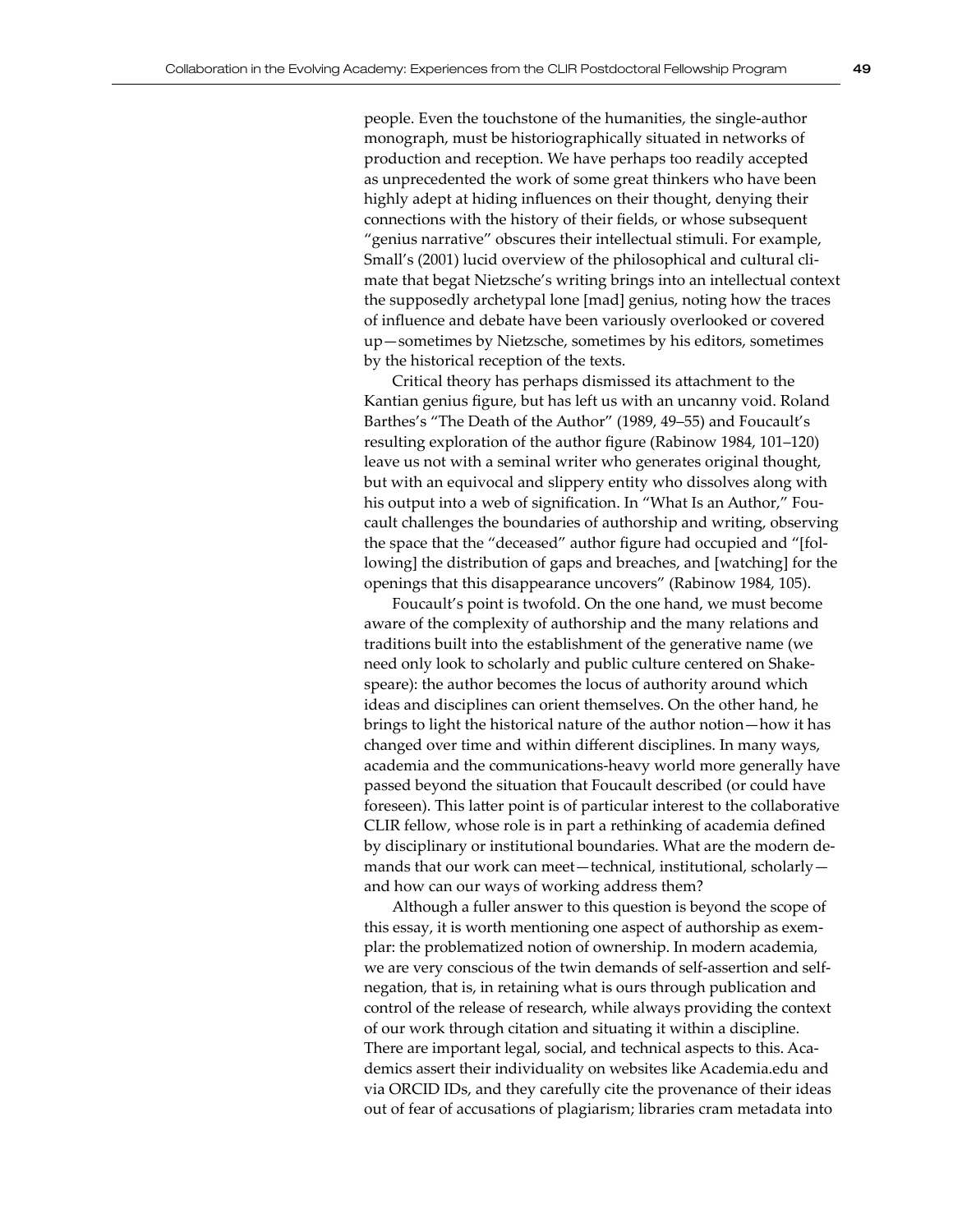their systems; and librarians attend seminars on disambiguating writers and works. Legally and practically, the individual author is alive and kicking. Yet, as the number of large-scale, collaborative research endeavors in the humanities increases, the academy is still working out systems of attribution for the many forms of authorship that make up such endeavors.

A more nuanced consideration of collaborative work can help clarify authorship and, more broadly, contributions to scholarly endeavors. Research and publication are pragmatic and socially driven. Therefore, authors must be identifiable and their area of contribution and expertise demarcated, not for the purpose of defining zones of exclusion, but rather to establish markers of intersection. An author's identity has a practical, legal importance, but it is linked to how the work can be used by others, not to the preservation of its purity or sacredness. The identity or status of the author, like the brain, becomes a matter of a multiplicity of living interconnections, not the preservation of a solid state.

CLIR addresses the issues of authorship, research contributions, and the situatedness of the individual and his or her work by nurturing postdoctoral fellows who operate comfortably in hybrid roles and collaborative environments. By placing a greater number of specialists trained to the doctoral level in library environments, CLIR is exposing researchers to the mechanisms of scholarly communication, introducing more librarians and technologists to the thought processes of early career scholars, and giving each group an opportunity to work with differently trained colleagues. At the same time, fellows, librarians, and technologists come to understand the inextricable connectedness of their endeavors and to appreciate how scholarly production is achieved in concert. As CLIR President Charles Henry explains:

[An] . . . aspect of CLIR's work . . . is the focus on the nature of digital networked technology as a means to more effectively, and honestly, trace the provenance of ideas, the research that incorporates and revises past discovery, the data that can ensue from such research, and ways that data itself can then be repurposed and reused as elements of subsequent expression. In this scheme the organization and articulation of knowledge is robust, organic, and fluid: our traditional framing and (literally) shelving artificially isolates and . . . privileges the lone genius concept through a physical demarcation that effectively muffles the conversational, historical dialogue that gives rise to these objects in the first place. Building out . . . "markers of intersection" is a primary goal of CLIR . . . : it's more complex and messy than the traditional approaches we have inherited, but more lively, engaging, and true.<sup>7</sup>

From personal correspondence with Charles Henry, responding here to an earlier draft of this essay.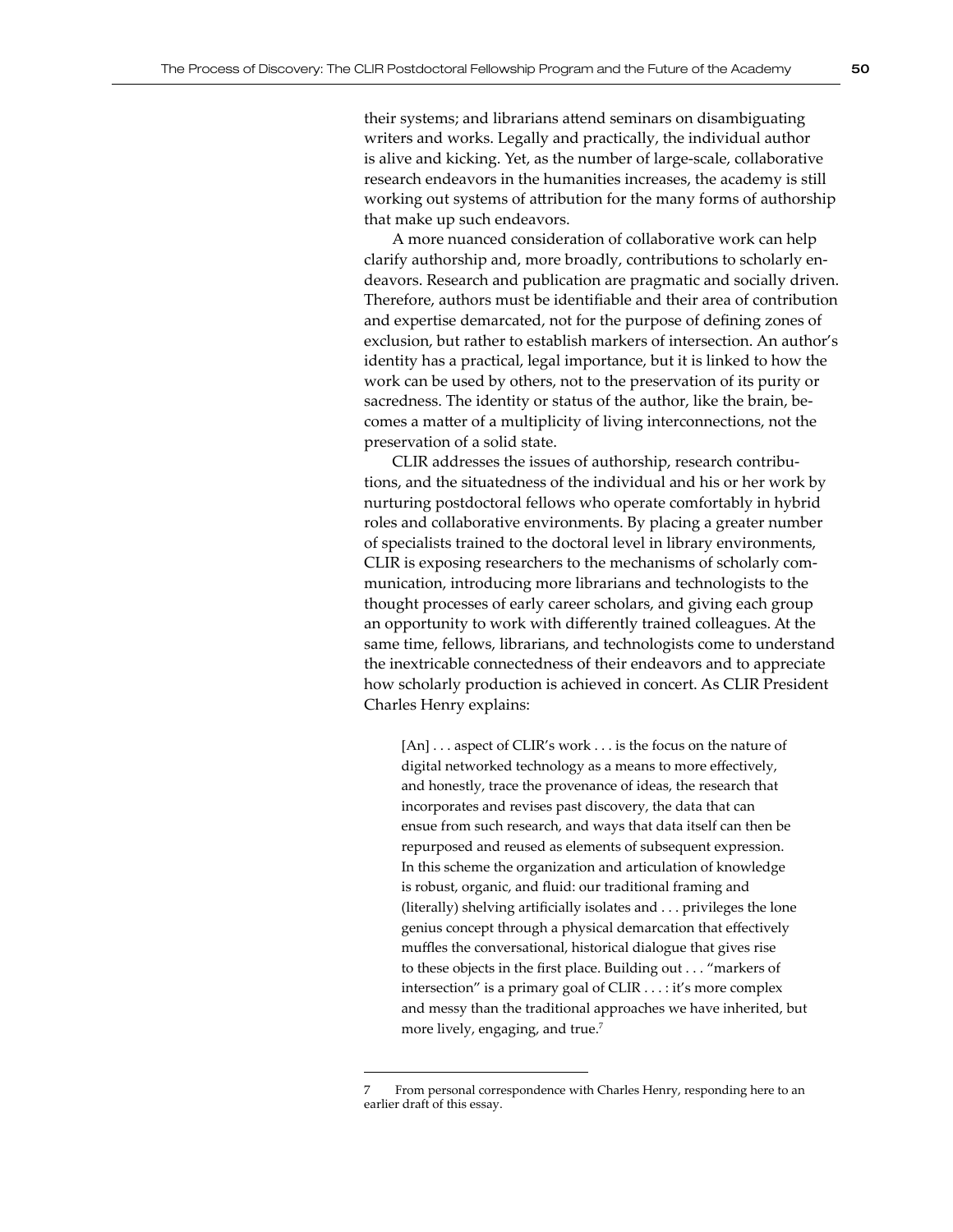How can CLIR and its partnering libraries continue to foster productive and innovative collaborators and thus shape the future of higher education? Are CLIR fellows really making the boundary between library and faculty more porous, and, if so, how productive has this been?

## Some Thoughts and Recommendations

CLIR has a unique opportunity to facilitate sensitive, successful, and agile collaborators who are quickly able to grasp differences among various areas of expertise and coordinate effective team projects. Part of CLIR's mission is to help the academy move away from a model of higher education that pitches university against university and scholar against scholar in the bid for funding, status, and recognition. The kinds of communities that are created via the CLIR Postdoctoral Fellowship Program seem to be ideal for fostering a less competitive and more collaborative academy. Yet our evidence here is anecdotal, our methodology autoethnographic. Questions must be asked about how fellows are creating bridges among librarians, technologists, and faculty with enduring effects and, in cases where this does not happen, about why it does not. We recommend that CLIR, in partnership with fellowship host institutions, consider a long-term study of the fellows' collaborative projects, assessing the success of the endeavors; the way in which their association with CLIR has been of benefit; and the effect, if any, of these projects on institutional policy and support for collaboration. As Siemens notes, "there has been minimal research on the role of teams within academic communities" (2009, 226). Furthermore, it would be helpful for CLIR to create an archive of personal narratives about fellows' projects—indeed, at a recent conference of the Digital Library Federation, a wish was expressed for just such a collection.

A more open dialog is needed with host institutions about the use of fellows' time. Postdoctoral fellowships are by their nature adaptable to the needs and imaginations of host universities, but clear guidelines about other duties and collaborative work within the cohort would be helpful. If CLIR aims for fellows to engage in interinstitutional collaborative activities, then host libraries need to see this as an essential part of fellows' roles. We suggest that CLIR survey the work of its current fellows, particularly the subcohorts who are expected to collaborate on projects, to ascertain the amount of time necessary for such ensemble activities. Further, fellows could be points of contact for potential host institutions, providing information on their collaborative experiences. Indeed, some fellows have already carried out this service informally. We would also encourage conversations all along the chain—from the fellows themselves to the heads of libraries and national organizations—to explore what it means to take seriously the sharing of time, effort, and talent across our universities. We believe that CLIR fellows have stories and results to contribute to this discussion.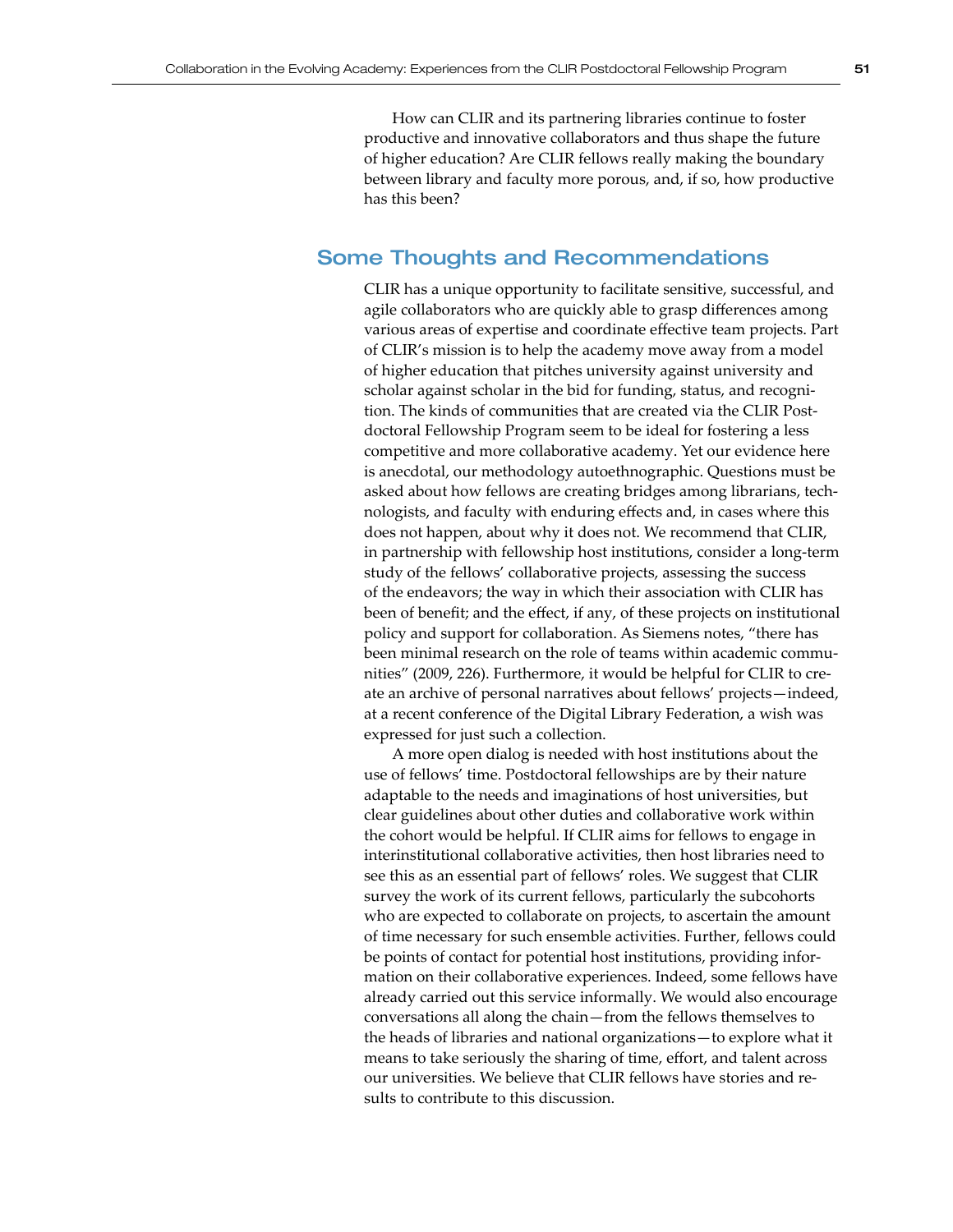The idea of subcohorts has been highly successful thus far. How can these be further developed? One possibility is to bring more discussion on the nature of collaboration into the bootcamp and synchronous sessions. The idea of collaboration already infuses much of the fellows' training; however, sessions devoted to specific discussions of joint endeavors and their impact on the scholarly ecosystem would be beneficial. Certainly, more subcohorts with specific disciplinary interests can be envisioned. Are there other varieties of subcohort that would be helpful? Given CLIR's drive to create interdisciplinary connections, a sciences, humanities, technology, engineering, arts, and math (SHTEAM) subcohort could be useful. A group of forward-thinking libraries might team up to support an arrangement in which representatives from each of several major subject enclaves work together on a large-scale, cross-disciplinary project.<sup>8</sup> So far, the subcohort collaboration has been the responsibility of the fellows, whose time is used—as we have noted—in different ways by their institutions. Building a collaborative project into the very generation of a particular subcohort could be one way to avoid conflicts of interest between the kind of collaboration that CLIR envisions for its fellows and the practicalities of individual appointments. This arrangement would require planning in advance, with CLIR working with potential supervisors to create a project that would encompass all major disciplinary sectors, but would also leave adequate room for fellows to develop their own research strands within the project.

The assessment of scholarly work has traditionally been the purview of faculty, and it has been carried out by a few select groups, including job search committees; tenure and promotion committees; reviewers for scholarly publications; and committees who distribute grants, fellowships, and other academic awards. One of the greatest barriers to collaborative research projects in the humanities is the difficulty of assessment; most institutions and academic departments in the humanities have an established tradition of evaluating scholarly output in terms of the monograph or single-authored article. The director of the Digital Library Federation, Bethany Nowviskie, addresses this problem in her 2011 article, "Where Credit Is Due: Preconditions for the Evaluation of Collaborative Digital Scholarship." Here, she warns against the tendency, when evaluating scholarly contributions, to judge digital projects, which are almost always collaborative, by the same criteria as traditional print publications, explaining that doing so often results in overlooking collaborative processes inherent in the creation of the digital scholarship. Nowviskie points to "systems of production that require closer partnership than ever before among individual scholars and the technologists, content creators, designers, faculty colleagues, archivists, and cultural heritage professionals who work collectively to generate, assemble, disseminate and preserve new knowledge and new scholarly interpretations" (2011, 169). Essentially, she argues that we must

Such a subcohort could be envisioned in other ways. For example, a group of fellows could work on a collaborative project that centers around a particular subject in different eras or around methodological or technological overlaps.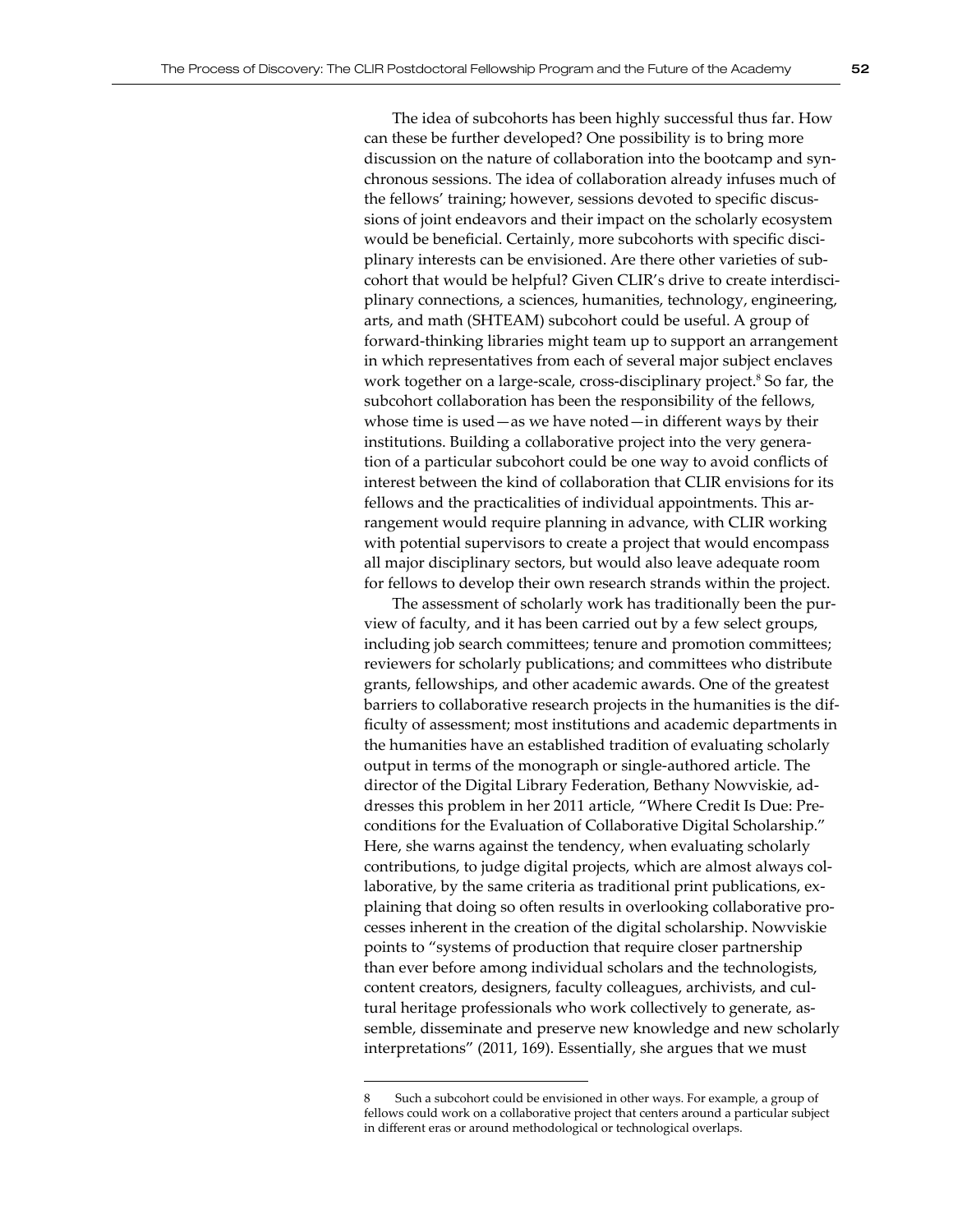acknowledge and appreciate these partnerships by giving appropriate credit to collaborators (within and outside of the academy) and by recognizing that this credit in no way dilutes individual contributions. The challenge is not just how to acknowledge and assess work that has been carried out by more than one person. The issue is more complex. Nowviskie argues that it is necessary to design evaluation structures for work that is ongoing and iterative (i.e., that does not necessarily have a finished end product). She ultimately recommends a change in attitude so that collaborative work is perceived to be legitimate in and of itself and not merely accepted because a tenure or job search committee can easily distinguish an individual's contribution to a publication or project. Collaborative scholarship should be valued because it is continuously reviewed and revised by the collaborators, the end users, or both. Given that hybrid academics working in libraries are particularly likely to be engaged in collaborative endeavors, it seems appropriate that CLIR and its member libraries become more deeply involved in this effort to transform the way that collaborative scholarship is valued and assessed within the academy.

As the CLIR Postdoctoral Fellowship Program continues, the community of former fellows will naturally expand. This community can provide unique opportunities for CLIR and the libraries associated with it. Will collaborating with former fellows become part of the training for new fellows? How can CLIR develop its online environment to create a hub for collaborative investigation? CLIR is already examining ways to take advantage of such opportunities. One aspect of the work of the Council's Committee on Coherence at Scale is a discussion about how the fellowship program can be part of the informational and cultural shifts in higher education that CLIR is helping to enable and to structure (see also "A Brief History of the CLIR Postdoctoral Fellowship Program [2004–the present], by Elizabeth A. Waraksa, in this volume). The Council anticipates that its network of fellows will provide a pool of expertise that can be drawn upon to answer important questions facing the academy and its research libraries. The kind of collaborative work with which current and former fellows are already engaged could provide the basis for a paninstitutional network that is able to erode traditional disciplinary and institutional allegiances to the benefit of the higher education system.

Higher education stands at a turning point, perhaps even on a precipice. Changing cultures in research, teaching, and learning fueled in no small part by digital innovation—bear witness to the potential of collaborative endeavors to be a significant part of the academy's future. Although respect for high-quality, lone scholarship should never wane, taking advantage of larger-scale networks of research, pedagogy, and technology makes it possible to ask and answer questions in new ways, to potentially be more economical with time and resources, and to create a paradigm of cooperation rather than competition in academia. Although our ability to take advantage of this opportunity is still nascent, CLIR and its fellows' host institutions stand at the heart of an evolving academy, enabling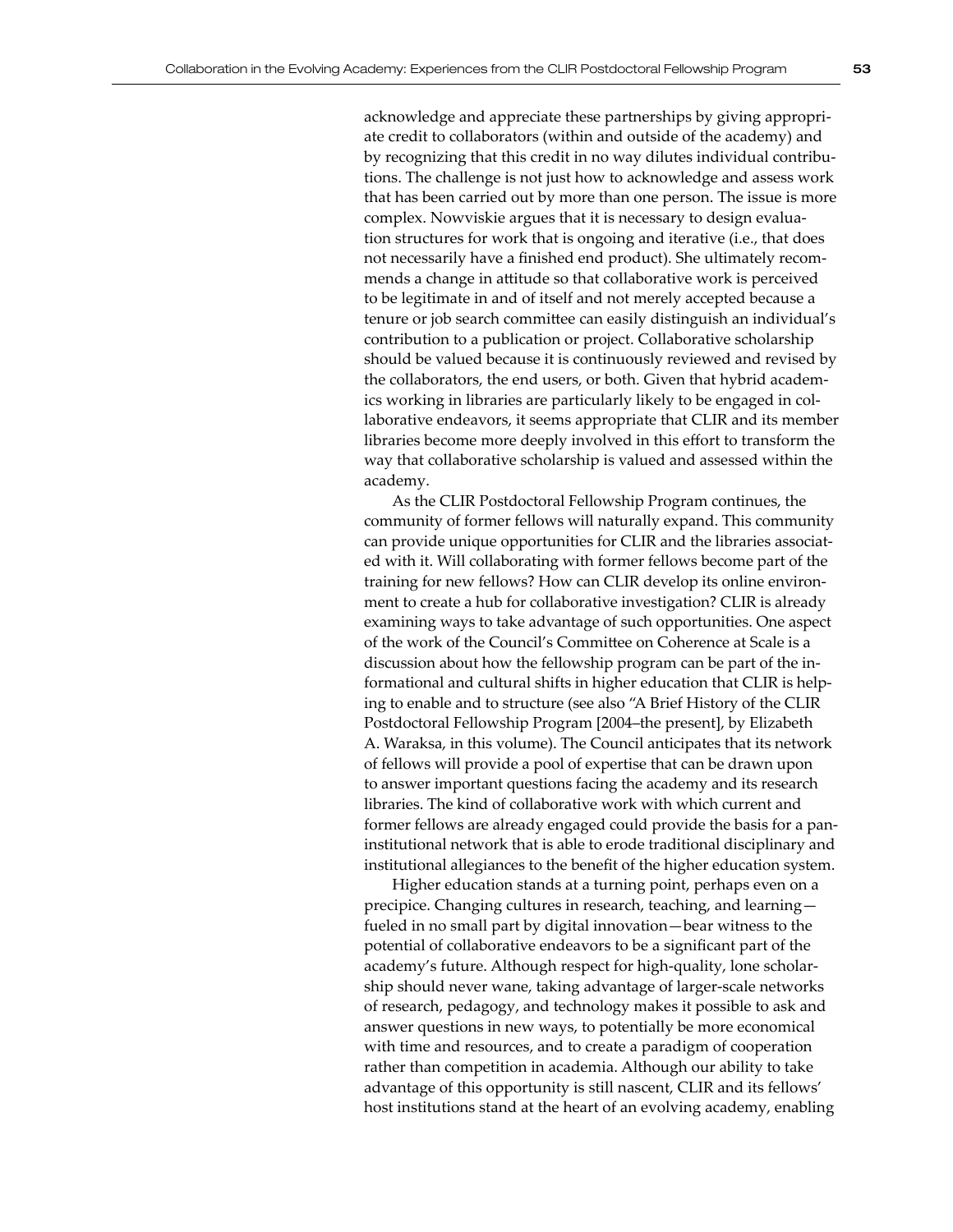a greater number of individuals who have the ability and training to create crosswalks among departments, subjects, and people, and to tackle new and difficult questions in mapping the future of higher education. This work will likely be complex and controversial, but it will undoubtedly be collaborative.

## **References**

*All URLs are current as of September 1, 2015* 

Barthes, Roland. 1989. *The Rustle of Language.* Translated by Richard Howard. Berkeley: University of California Press.

Battersby, Christine. 1990. *Gender and Genius: Towards a Feminist Aesthetics*. Bloomington: Indiana University Press.

Cassidy, Simon. 2004. Learning Styles: An Overview of Theories, Models, and Measures. *Educational Psychology: An International Journal of Experimental Educational Psychology* 24 (4): 419–444. Available at [http://www.tandfonline.com/doi/abs/10.1080/0144341042000228834#.](http://www.tandfonline.com/doi/abs/10.1080/0144341042000228834#.Vbp32LcwdaQ) [Vbp32LcwdaQ](http://www.tandfonline.com/doi/abs/10.1080/0144341042000228834#.Vbp32LcwdaQ).

CLIR (Council on Library and Information Resources). 2015a. About Us. Web page. Available at<http://www.clir.org/about>.

CLIR (Council on Library and Information Resources). 2015b. CLIR Postdoctoral Fellowship Program. Web page. Available at [http://](http://www.clir.org/fellowships/postdoc) [www.clir.org/fellowships/postdoc](http://www.clir.org/fellowships/postdoc).

CLIR (Council on Library and Information Resources). 2012. "CLIR Receives Mellon Grant for Postdoctoral Fellowships in Data Curation for Medieval Studies." News release, October 2, 2012. Available at <http://www.clir.org/about/news/pressrelease/2012mellongrant>.

Curating Menus. Available at <http://www.curatingmenus.org/>

Davisbase. The Life of Pi: Moving Beyond T-Shaped Skills for Agile Teams. Available at [http://www.davisbase.com/](http://www.davisbase.com/the-life-of-pi-moving-beyond-t-shaped-skills-for-agile-teams/) [the-life-of-pi-moving-beyond-t-shaped-skills-for-agile-teams/](http://www.davisbase.com/the-life-of-pi-moving-beyond-t-shaped-skills-for-agile-teams/).

Digital Library of Medieval Manuscripts. Available at http:/[/www.](http://www.manuscriptlib.org) [manuscriptlib.org](http://www.manuscriptlib.org).

Dubinsky, Janet M., Gillian Roehrig, and Sashank Varma. 2013. Infusing Neuroscience into Teacher Professional Development. *Educational Researcher* (August 1). Available at [http://edr.sagepub.com/](http://edr.sagepub.com/content/early/2013/08/01/0013189X13499403.full.pdf) [content/early/2013/08/01/0013189X13499403.full.pdf](http://edr.sagepub.com/content/early/2013/08/01/0013189X13499403.full.pdf).

Jeffries, Pamela, and David W. Andrews. 2014. University Teaching 101, Spring Semester 2014. Available at [https://www.coursera.org/](https://www.coursera.org/course/univteaching101) [course/univteaching101](https://www.coursera.org/course/univteaching101).

Kant, Immanuel. 1987. *Critique of Judgement*. Translated by Werner S. Pluhar. Indianapolis: Hackett.

Lippincott, Joan. 2015. Presentation on Library Design, Johns Hopkins University, Baltimore, February 16, 2015.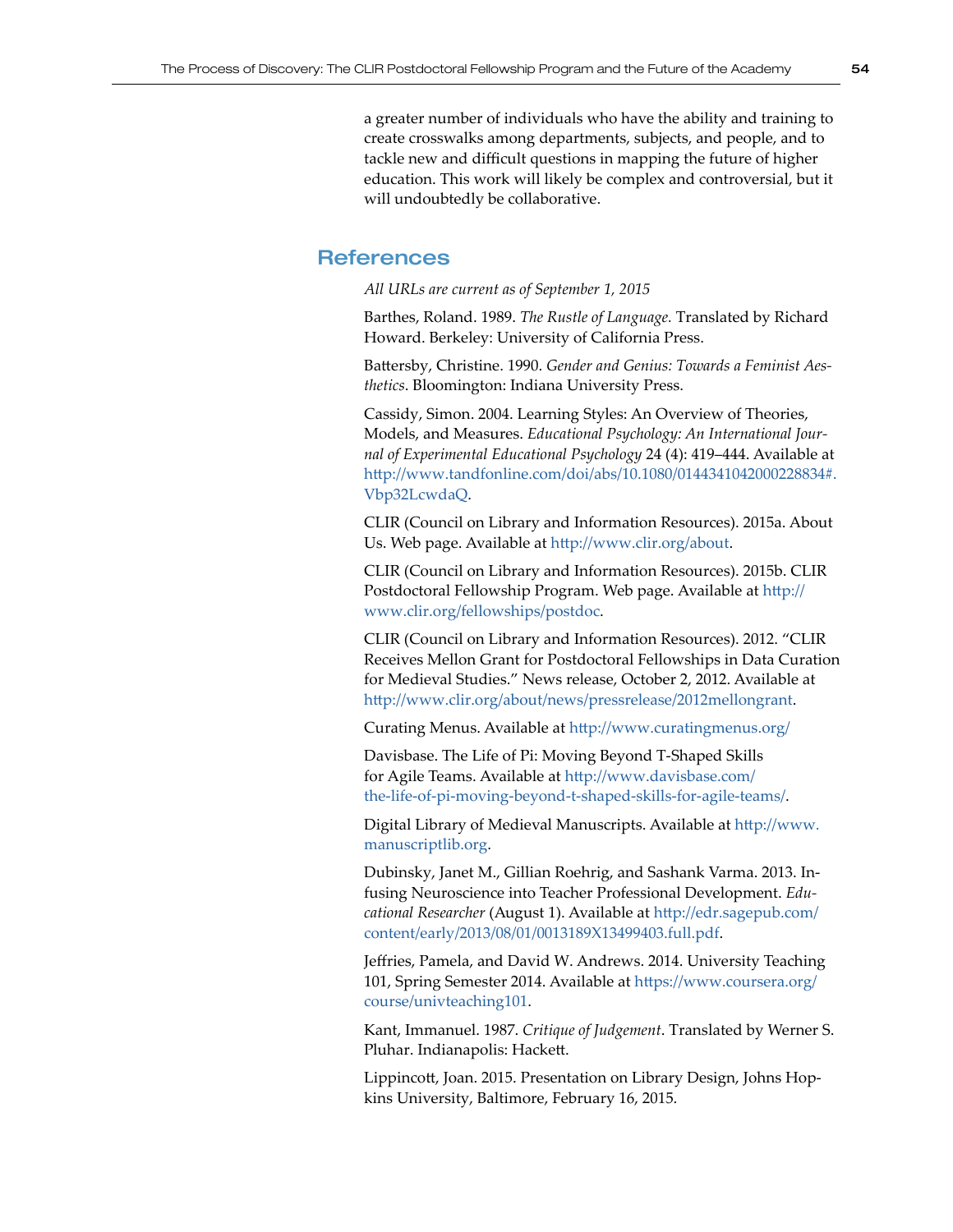McMahon, Darrin M. 2013. *Divine Fury: A History of Genius*. New York: Basic Books.

Nowviskie, Bethany. 2011. Where Credit Is Due: Preconditions for the Evaluation of Collaborative Digital Scholarship. *Profession* (2011): 169–181. Available at [http://www.mlajournals.org/doi/abs/10.1632/](http://www.mlajournals.org/doi/abs/10.1632/prof.2011.2011.1.169) [prof.2011.2011.1.169](http://www.mlajournals.org/doi/abs/10.1632/prof.2011.2011.1.169).

Rabinow, Paul, ed. 1984. *The Foucault Reader*. New York: Pantheon Books.

Roman de la Rose Digital Library. "Dijon 525 f. 113r." Available at <http://romandelarose.org/#read;Dijon525.113r.tif>.

Siemens, Lynne. 2009. It's a Team if You Use "Reply All": An Exploration of Research Teams in Digital Humanities Environments. *Literary and Linguistic Computing* 24 (2): 225–233. Available at [http://llc.](http://llc.oxfordjournals.org/content/24/2/225) [oxfordjournals.org/content/24/2/225](http://llc.oxfordjournals.org/content/24/2/225).

Small, Robin. 2001. *Nietzsche in Context*. Farnham. U.K.: Ashgate.

Sustainable Environment Actionable Data (SEAD). Home. Available at <http://sead-data.net>.

T-Summit 2016. What Is the "T"? Available at <http://tsummit.org>.

# Appendix: Sample Job Descriptions

This appendix contains three sample job descriptions from different fields and years as examples of the collaborative vocabulary typically found in CLIR postdoctoral fellowship job descriptions written by host institutions. Phrases that particularly speak to collaborative work are underlined in the descriptions.

## Data Curation for Visual Studies (2014)

## CLIR/Duke University

## Postdoctoral Fellowship in Data Curation for Visual Studies

## *Overview*

Duke University is offering a Postdoctoral Fellowship in Data Curation for Visual Studies, jointly appointed by the Duke University Libraries and the Department of Art, Art History, and Visual Studies. Eligible candidates will have completed a doctoral program in Art History, Digital Media, Historical and Cultural Visualization, or a related field in the past five years. This is a full-time, two-year appointment, with an annual salary of \$60,000, including full benefits.

With supervision and guidance provided by Duke University Libraries, the Postdoctoral Fellow will work closely with faculty and researchers in their field of research and expertise (for example, with the Wired! Lab for Visualizing the Past) to develop best practices for managing a wide variety of multimedia source materials, especially maps, models, animations, 3D reconstructions, for reuse in teaching and digital project development (see: Wired! Lab Research projects).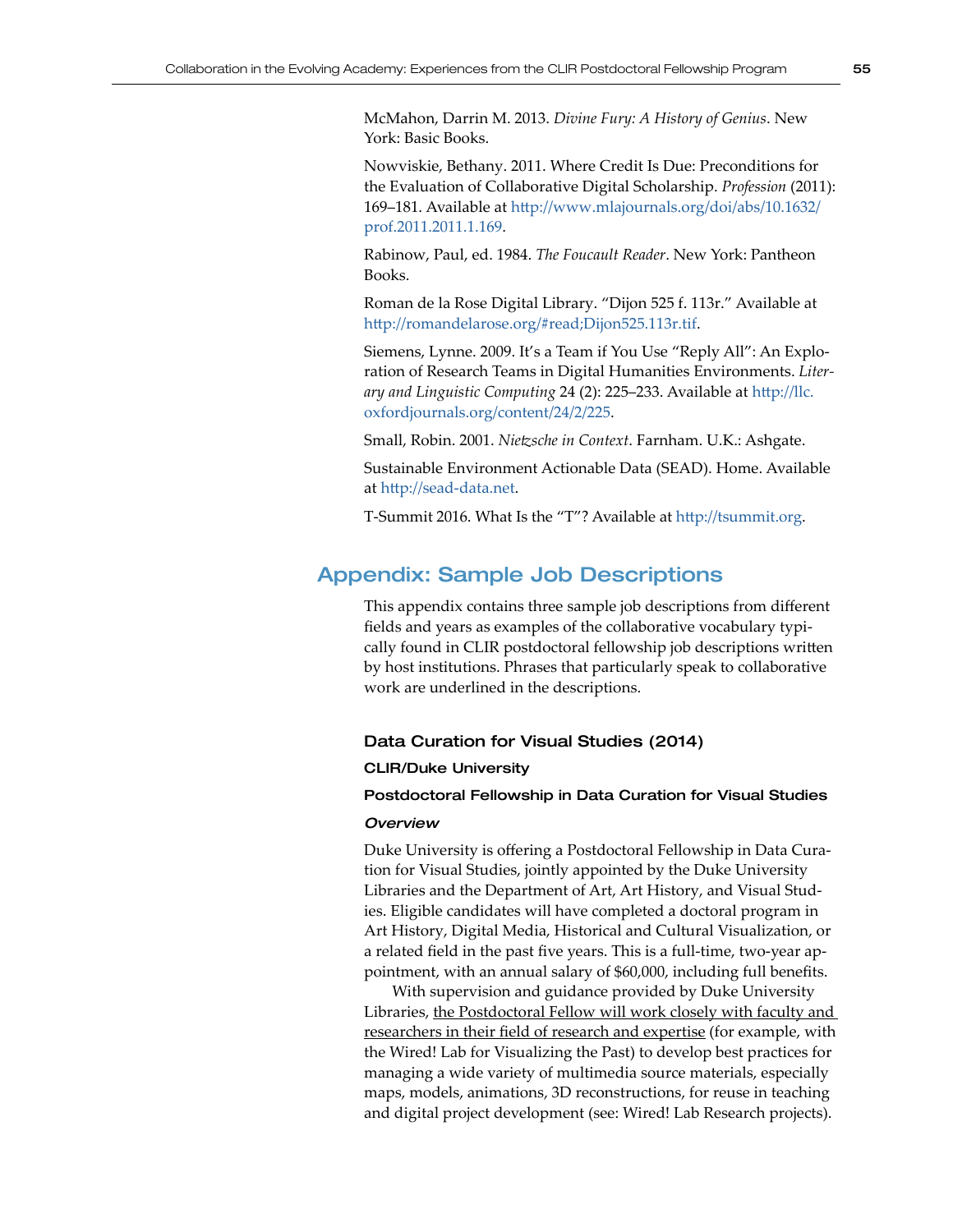The Fellow will explore and analyze tools and platforms, write documentation, and aid in dissemination of best practices to the wider campus community as well as assisting in training in the use of tools. These activities will culminate in defining, modeling, and testing workflows and capacities necessary for sustainable curation and long-term management and re-use of these visual materials.

The ideal candidate will have both relevant academic training and experience with content management and data infrastructure development for humanities projects that have a visual data component. During the fellowship period the Fellow will work closely with the Duke University Libraries and the discipline-matched faculty and researchers to gain significant knowledge of best practices in markup languages, metadata standards, digital humanities curation, and digital repository structures and workflows. The Fellow will be expected to continue to develop his or her ongoing research within a field of study compatible with the faculty/researcher partnership. The Fellow will also participate in the activities sponsored by the Council on Library and Information Resources (CLIR) Postdoctoral Fellowship program.

The CLIR/Duke University Postdoctoral Fellowship in Data Curation for Visual Studies provides an exciting opportunity to contribute to new initiatives at one of the nation's highest-ranked research universities, as well as to gain skills and knowledge related to emerging, innovative areas of visual studies research and teaching as well as to digital humanities curation. Through these fellowships, CLIR seeks to raise awareness and build capacity for sound data management practice throughout the academy. Opportunities to lead, engage, or collaborate in workshops, seminars, presentations, and publications will be strongly encouraged and supported.

#### *Roles & Responsibilities*

Reporting to the Associate University Librarian for Information Technology Services, the Postdoctoral Fellow will collaborate with faculty, students, library staff, and technologists to advance the Libraries' data curation strategy for multimedia materials and to support researchers in learning and applying best practices for digital preservation and curation. The Fellow will serve as a liaison to students and faculty, such as within the Wired! Lab, in order to gain hands-on experience working with visual materials as part of teaching and research and to better understand access and use requirements. The Fellow will partner with Libraries staff and technologists to translate these requirements into a sustainable approach to curating visual studies data and to help train graduate students and faculty in data curation. Through this research activity, the Fellow will play a key role in developing a model for visual studies data curation that will be of immediate benefit to visual studies researchers and teaching faculty at Duke University, and will contribute significantly to enhancing the Libraries' services and programs in support of digital humanities scholarship.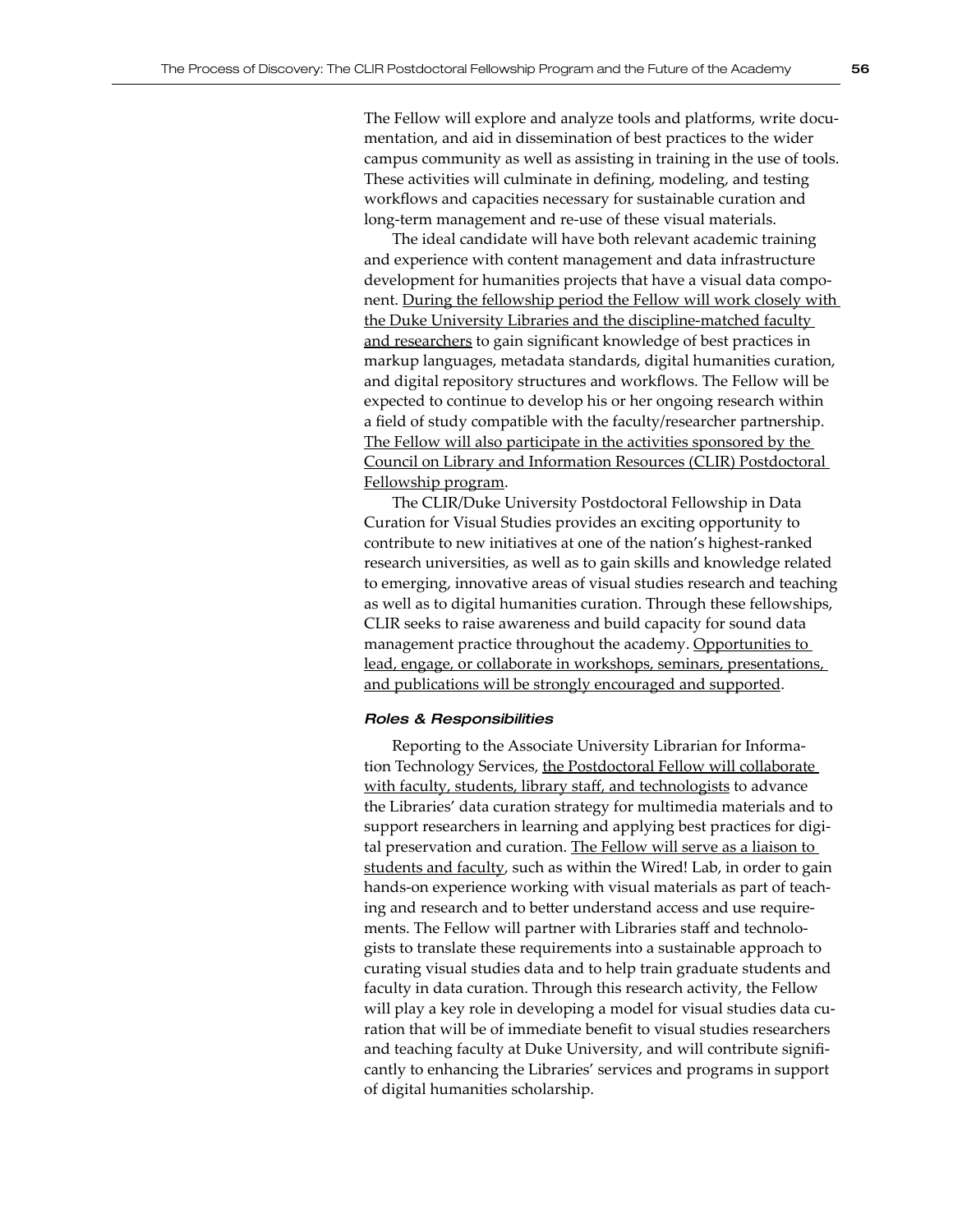## **Specific areas of responsibility for the Postdoctoral Fellow and related tasks include:**

Help to develop a sustainable program for visual studies data curation:

- *●* Explore and assess visual materials curation at peer universities and present a memorandum on best practices in digital multimedia management to Libraries staff and other Duke technologists, and faculty, researchers, and administrators engaged in visual studies data management.
- Survey the landscape of visual materials curation at Duke to determine current practice, including formats used and requirements for access and reuse.
- Research, design, and pilot the creation of a data curation program built upon sustainable workflows for organization, access, and preservation of multimedia-based collections in support of ongoing teaching/research projects. These collection materials might include images, texts, document transcriptions, geo-referenced maps, 3D models, A/V files, and other file types.
- Analyze the pilot data curation program; make recommendations for alterations, sustainability, and lessons learned; and publish or present the outcomes both locally (to Duke stakeholders) and nationally.

## **Provide researchers with instruction and guidance in visual studies data curation:**

- *●* Recommend best practices for standardized description and for resource and data management planning for academic users within the context of multimedia-based visual studies (such as the Wired! Lab and the Ph.D. in Art, Art History and Visual Studies), with the goal of creating templates for management strategies in the following areas of research practice:
	- *●* Collection of material from archives, conducted by individual researchers
	- *●* Collection and management of collaboratively authored datasets, including those created or contributed to by students
	- *●* Researcher exploration of shared content, including faceted search and retrieval as well as large-scale data analysis across collections for visualization purposes
	- *●* Public display of database content, including via web portals, mobile applications, virtual environments, and other locales
	- *●* Authentication and authorization system for external collaborators
	- Create and deliver training for Libraries staff related to the management and curation of visual studies data.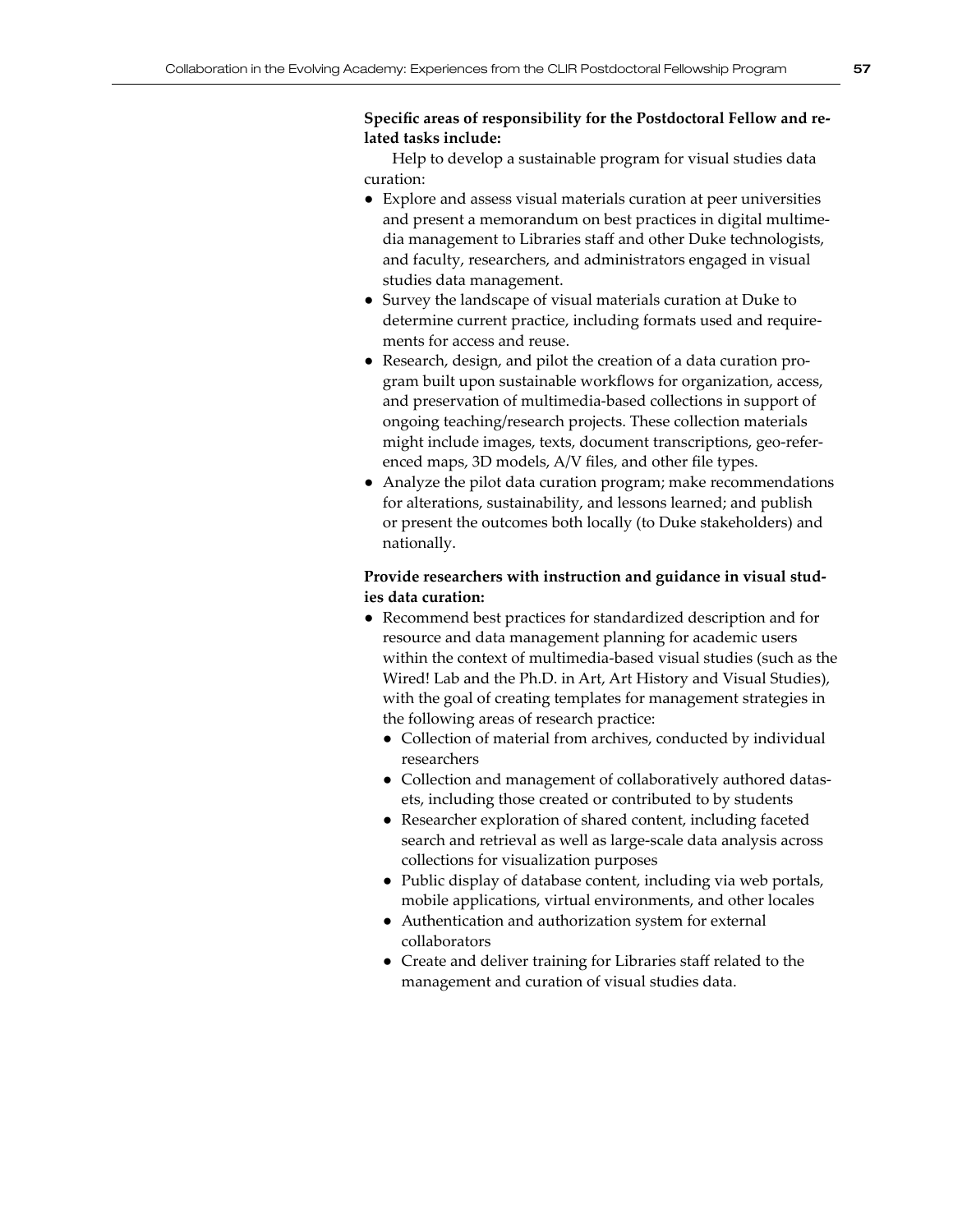## *Qualifications*

## **Required:**

- *●* Ph.D. completed within the last five years in Art History, Digital Media, Historical and Cultural Visualization, or a related field
- Practical understanding of the research process and research data lifecycle
- Experience or familiarity with using digital media as part of teaching or research
- Strong organizational and documentation skills
- Ability to engage with people in new settings as well as excellent interpersonal and communication skills
- Willingness to participate in teaching and training initiatives related to the fellowship or area of research

## **Desired:**

- *●* Demonstrable strong scholarly research focus on visual data and/ or visual studies
- <u>Excellent skills in project management, workflow design and</u> management, teaching and outreach, communication and collaboration with faculty members
- Education or experience in Library & Information Sciences or related field
- Experience designing and implementing databases for scholarly projects
- Experience with digital media production techniques
- Experience coordinating and promoting programs and/or services
- Working knowledge of various content management systems
- Working knowledge of technical implementation of servers, software systems, etc. for the purposes of database setup and delivery
- Working knowledge of web tools, API links etc. for cross-referencing and syndication of content
- Familiarity with markup and metadata standards associated with Digital Humanities projects

## Social Sciences Data Curation (2014)

## Social Sciences Data Curation Fellow

## Penn State University

## *Position Overview*

The Pennsylvania State University Libraries seek a Social Sciences Data Curation Fellow to collaborate with librarians, technologists, and researchers, primarily in the social sciences, on building out a program of services for the lifecycle management of social science research data. The fellow's work will dovetail with an investigation, launched in summer 2013 by the University's Information Technology Services (ITS), into curation needs for restricted data. Penn State has experience handling restricted data, as evidenced by the Clinical Science and Translational Institute, which works with primary data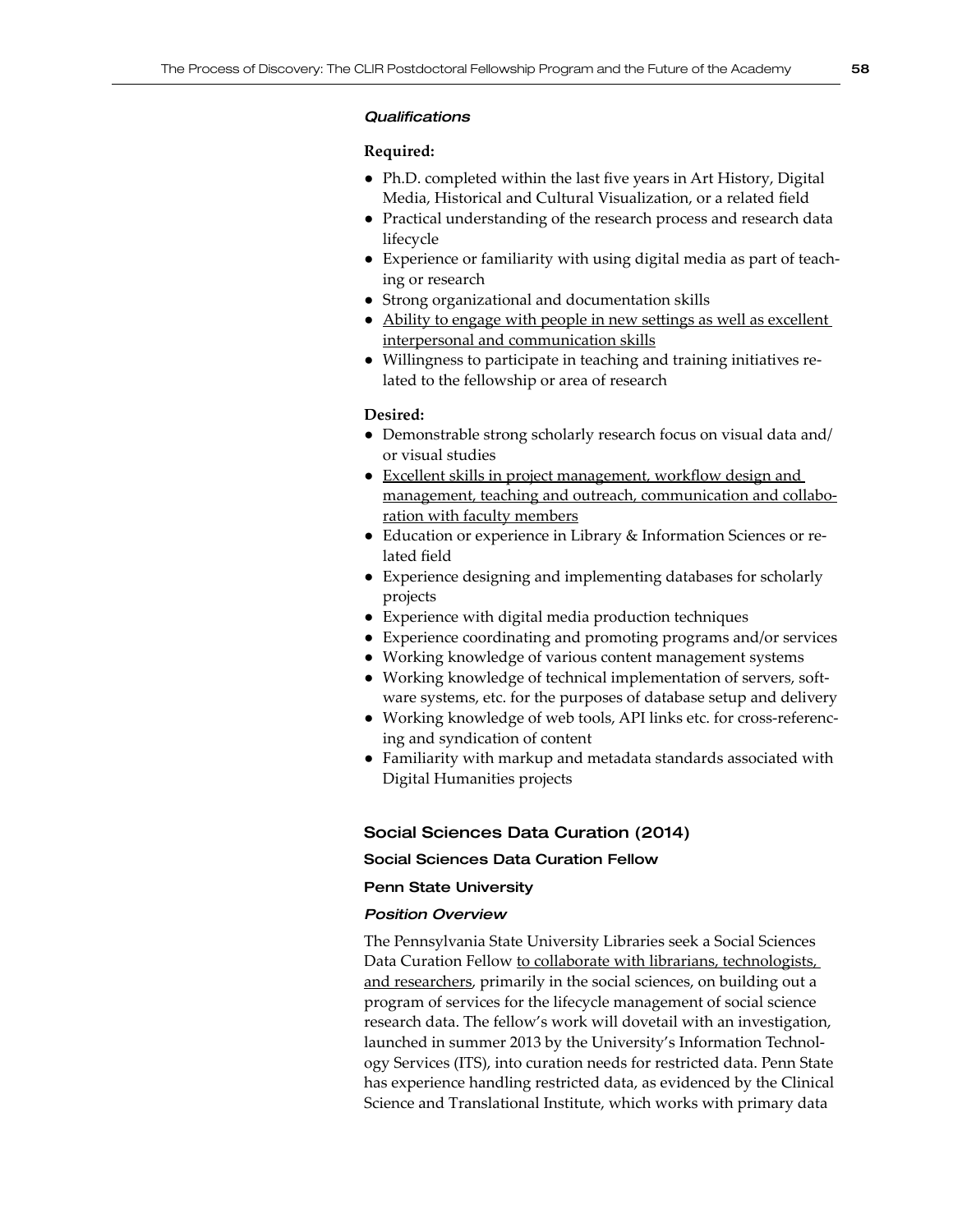that carry high-risk identity disclosure issues, yet fall under the NIH data sharing mandate. The Libraries also has a significant university records management program, and in spring 2014 it will house a new Census Research Data Center. Working with ITS, relevant liaison librarians, and research institutes in the social sciences, the fellow will contribute to the overall stewardship of social science research data at Penn State, including consideration of curation issues for public data sets arising from restricted data.

The fellow's responsibilities will focus on three fundamental, interconnected areas: 1) investigation of current research data practices to assess curation needs; 2) collection planning, based on assessment, for local research data sets, exploring approaches to ensuring data quality and optimizing for access, use, and reuse of data; and 3) pilot project investigations of curation processes to inform operationalizing a data curation service. By concentrating on these three areas, the fellow will contribute to our understanding of the costs of implementing data curation services for the social sciences at Penn State. Also central to these efforts will be Penn State's repository service, ScholarSphere, developed in 2012 as a partnership of the Libraries and ITS. As a tool for supporting researchers in data management planning, ScholarSphere is poised for further development as a data repository, especially for data that otherwise have no institutional, organizational, or domain-specific base: it offers state-of-the-art preservation technology, flexible access and permission levels, and robust file versioning capability. The fellow's contributions will test and help expand ScholarSphere to meet the curation needs of research data, initially in the social sciences and potentially extending to data from other disciplines, depending on outcomes from the sets of activities described.

This is a two-year, fixed-term appointment at the rank of assistant librarian. The Data Curation Services postdoctoral fellow will be based in the Libraries and expected to work in collaboration with a range of departments, both within and beyond the Libraries.

## *Responsibilities*

- In collaboration with staff from ITS, conduct data interviews with social scientists to assess current research lifecycle practices, document types of research data available, and evaluate needs surrounding long-term management of restricted data;
- Research various trends and practices at universities for curation of restricted social science research data, with particular attention to the role of institutional repositories;
- Lead one to two small pilot projects to support operationalizing a data curation service;
- Participate in consultations, as needed, with social scientists on data management planning;
- Contribute to design and development of resources, including research guides and workshops, on research data lifecycle practices for faculty, students, and staff;
- Present on above efforts at national conferences and other relevant venues.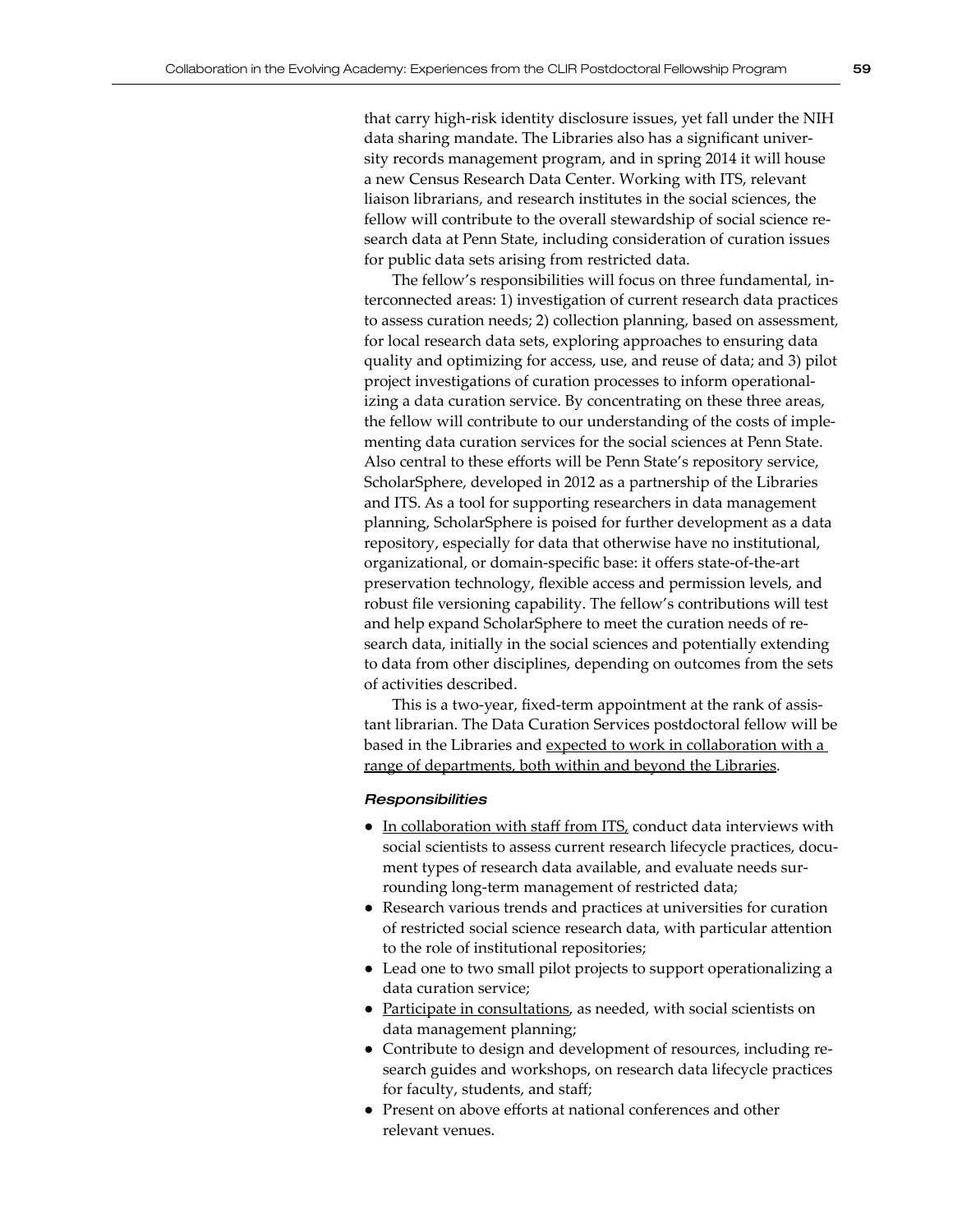## *Required Qualifications*

- *●*  Ph.D. in the social sciences; examples include anthropology, economics, political science, psychology, or sociology; or in informatics;
- Ability to organize and develop information resources for workshops and other types of sessions, including consultations;
- Experience working with large data sets using common analytic tools and/or statistical software packages.
- Familiarity with institutional repositories and data repositories (in terms of either retrieval of data/content, or deposit of data/content, or both);
- Excellent interpersonal and communication skills, combined with a facility for working productively with a diverse range of faculty, students, and academic professional staff.

## *Preferred Qualifications*

- Experience collecting or managing sensitive data for research purposes;
- Experience working on cross-disciplinary, distributed, collaborative projects.

## Fellowship in Informatics, Data Analysis, and Data Dissemination (2012)

## McMaster University

## CLIR Postdoctoral Fellowship in Informatics, Data Analysis, and Data Dissemination

Applications are invited for a postdoctoral fellowship in the areas of data management, data analysis and data dissemination. Reporting to Dr. William Morris, Professor, Remote Sensing and Geophysics, School of Geography and Earth Sciences and working closely with University Library staff in the Lloyd Reed Map Collection, the Sherman Centre and the Lyons New Media Centre, the Postdoctoral Fellow (PDF) will conduct research, make recommendations and oversee the data management plans for the library in how it will acquire, code, organize and distribute research data for the library collection.

## *Specifically, the PDF will:*

- Collaborate with library staff to determine the current state of the Library's ability to acquire, organize and distribute data
- Conduct formative usability studies with various campus stakeholders to identify needs, use patterns and areas for improvement
- Design and develop materials to increase data literacy among faculty and students
- Work with the Centre for Leadership in Learning on blended learning modules to be used in courses throughout the campus
- Develop educational modules for student enrichment and community outreach
- Make recommendations for the software and hardware needed within the library